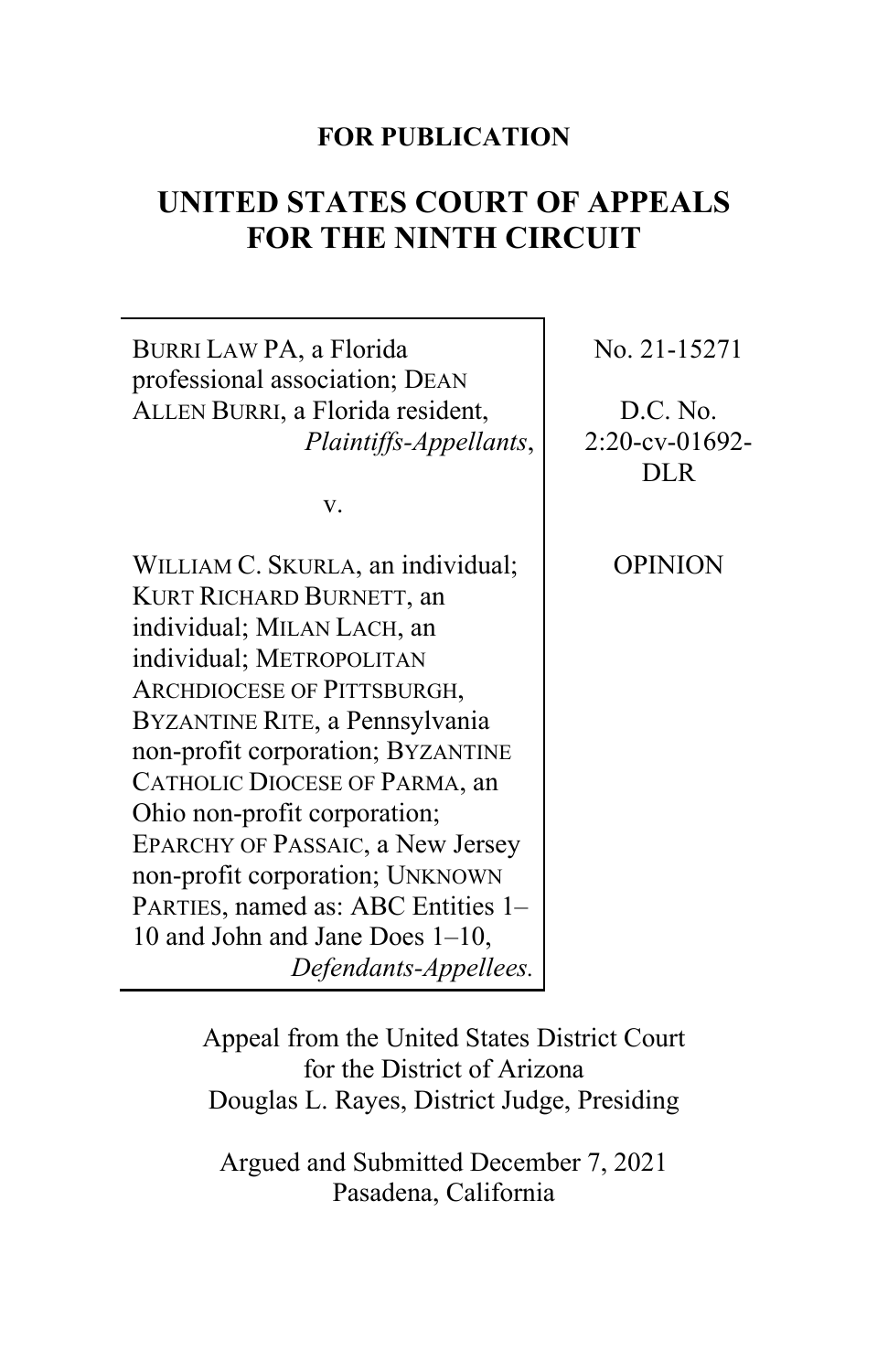Filed June 3, 2022

Before: Marsha S. Berzon, Carlos T. Bea, and Jacqueline H. Nguyen, Circuit Judges.

Opinion by Judge Berzon

## **SUMMARY[\\*](#page-1-0)**

# **Personal Jurisdiction**

The panel vacated the district court's dismissal for lack of personal jurisdiction of Dean Burri's action against three bishops of the Byzantine Catholic Church and their respective dioceses.

Burri alleged that defendants directed defamatory statements about him toward individuals and entities in Arizona and tortiously interfered with his contractual relationship with the Byzantine Catholic Eparchy of Phoenix.

The panel held that the district court erred in dismissing for lack of personal jurisdiction over the defendants. Where a defendant directs communications that are defamatory toward a forum state and seeks to interfere with a forum state contract, the defendant has purposefully directed conduct at the forum state, and the defendant knows or should know that such conduct is likely to cause harm in the forum state.

<span id="page-1-0"></span>**<sup>\*</sup>** This summary constitutes no part of the opinion of the court. It has been prepared by court staff for the convenience of the reader.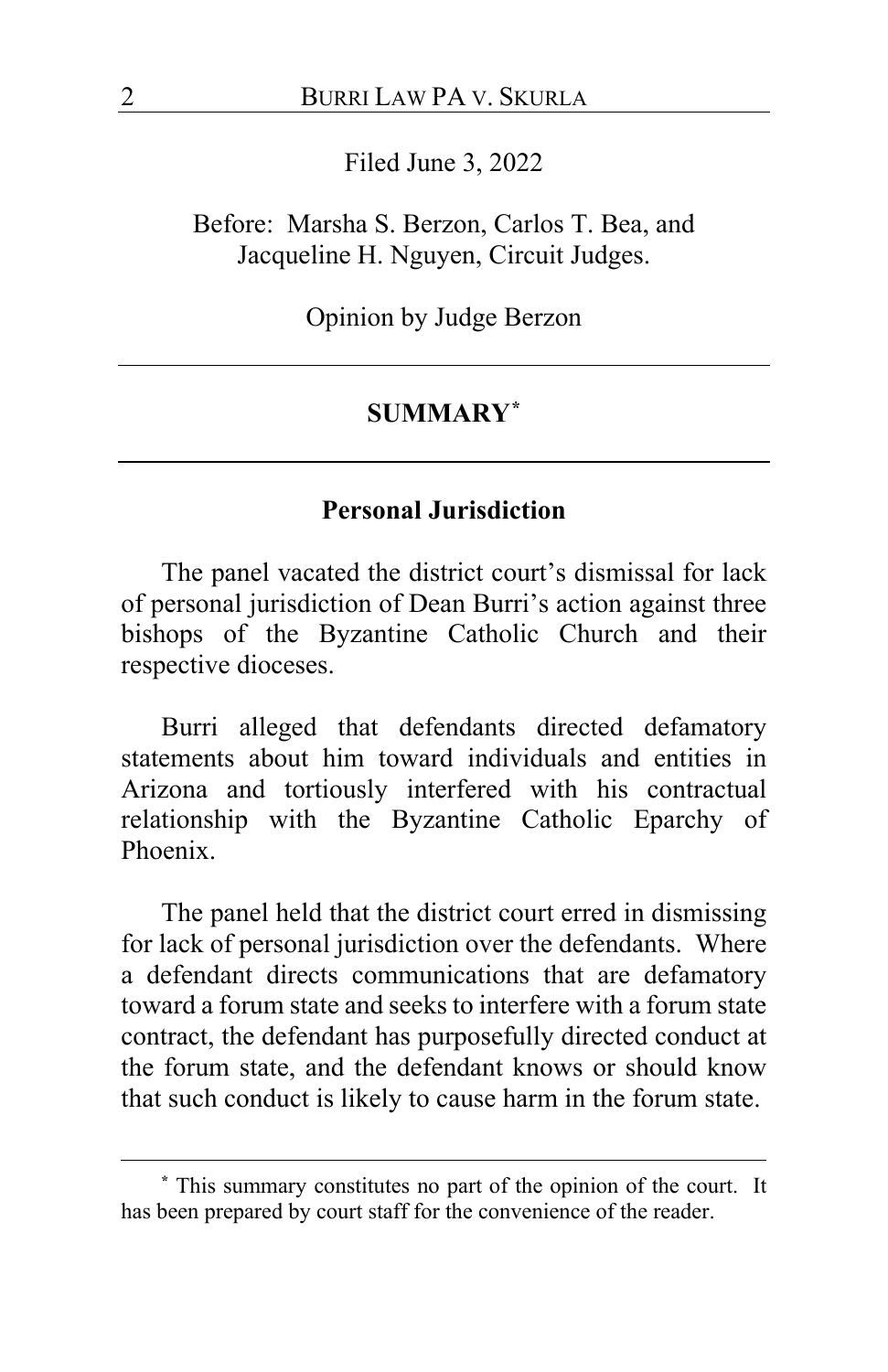The panel rejected defendants' contention that the ecclesiastical abstention doctrine deprived the court of subject matter jurisdiction over the appeal. The panel held that the doctrine was not relevant here where Burri was not asking the court to adjudicate the sort of issues covered by the ecclesiastical abstention doctrine.

The panel applied the *Calder* effects test to determine whether a defendant purposefully directed activities toward a forum state. *Calder v. Jones*, 465 U.S. 783, 788-89 (1984). The panel held that Burri's claims against defendant William Skurla, the Archbishop of Pittsburgh, were on all fours with *Calder*. The panel held that the district court erred in holding that Skurla did not purposefully direct conduct at Arizona. Taking Burri's factual allegations as true, the panel held that Skurla directed communications toward Arizona that were defamatory and were designed to interfere with an Arizona lawsuit and an Arizona contract. Such acts targeted the forum state itself and such acts were likely to cause harm in Arizona. The panel held that the district court erred in concluding that Burri, as a Florida resident, could not suffer harm in Arizona where Skurla's statements circulating in Arizona would cause Burri reputational harm in Arizona, and the communications were designed to undermine Burri's employment contract with the Phoenix Eparchy. Burri carried his burden to establish a prima facie case that Skurla "purposefully directed" conduct at Arizona. The district court did not address the other two components of the due process "minimum contacts" inquiry. The panel vacated the dismissal of Burri's claims against Skurla – and by extension the Eparchy of Pittsburgh – and remanded for the district court to complete the remainder of the jurisdictional inquiry.

The panel's analysis regarding Burri's claims against Richard Burnett, the Bishop of Passaic, Milan Lach, the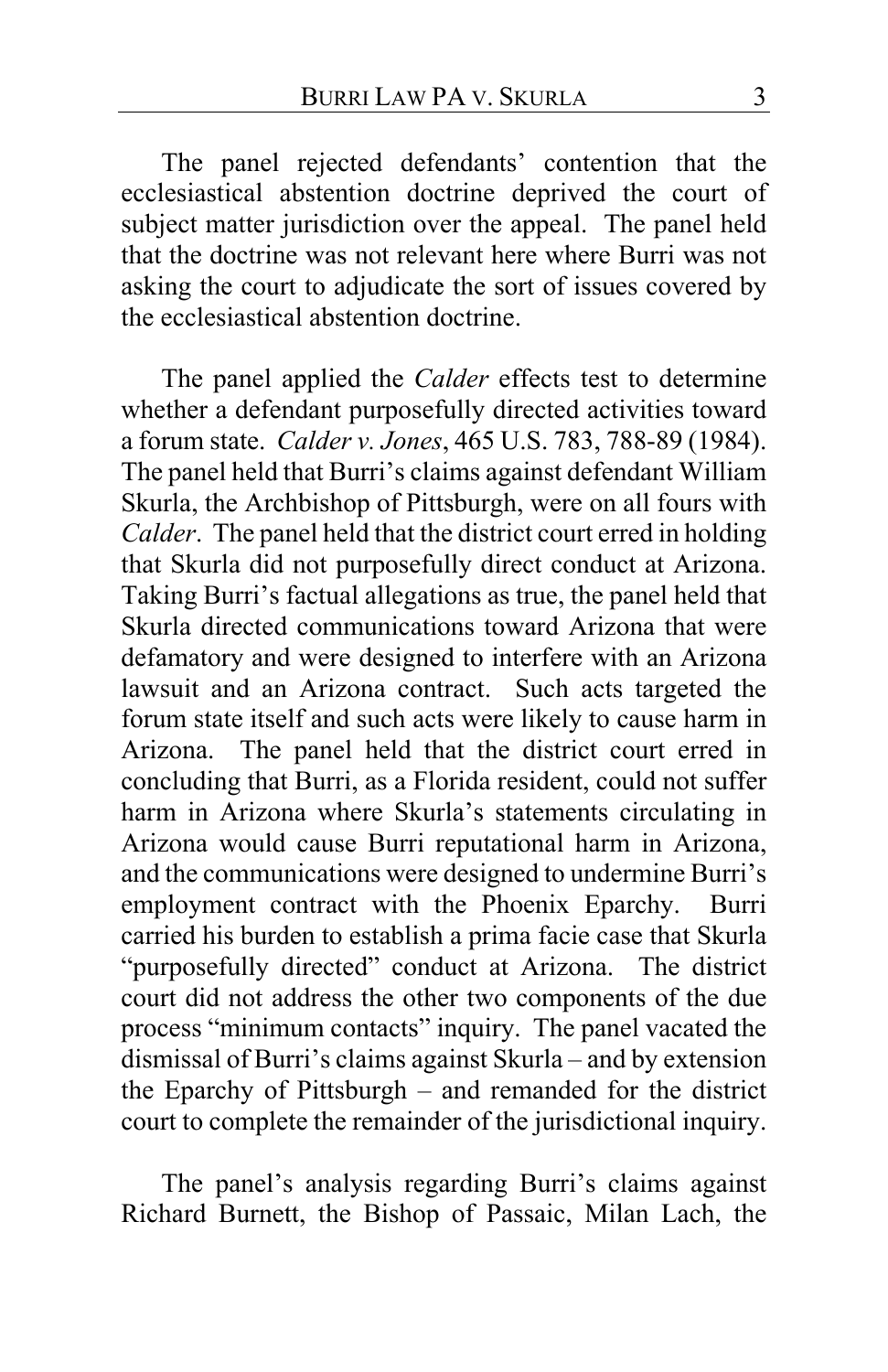Bishop of Parma, and their respective dioceses was similar, with one caveat. The First Amended Complaint contained substantially less detail regarding the actions of Burnett and Lach. The district court did not address that important difference. In addition, the district court's denial of Burri's motion for jurisdictional discovery rested on the same misunderstanding that undermined its analysis regarding personal jurisdiction over Skurda – that Burri, as a Florida resident, could not suffer harm in Arizona. The panel vacated the dismissal of Burri's claims against Burnett, Lach and the Eparchies of Passaic and Parma; vacated the denial of Burri's motion for jurisdictional discovery; and remanded so that the district court could assess the questions afresh.

# **COUNSEL**

Jamie L. Mayrose (argued) and Deanna R. Rader, Rader Mayrose LLP, Phoenix, Arizona, for Plaintiffs-Appellants.

Stacy K. Luell (argued) and Jeffrey T. Nichols, Crivello Carlson S.C., Milwaukee, Wisconsin, for Defendants-Appellees William C. Skurla, Kurt Richard Burnett, Metropolitan Archdiocese of Pittsburgh Byzantine Rite; and Eparchy of Passaic.

James B. Niehaus (argued) and Klevis Bakiaj, Frantz Ward LLP, Cleveland, Ohio, for Defendants-Appellees Milan Lach and Byzantine Catholic Diocese of Parma.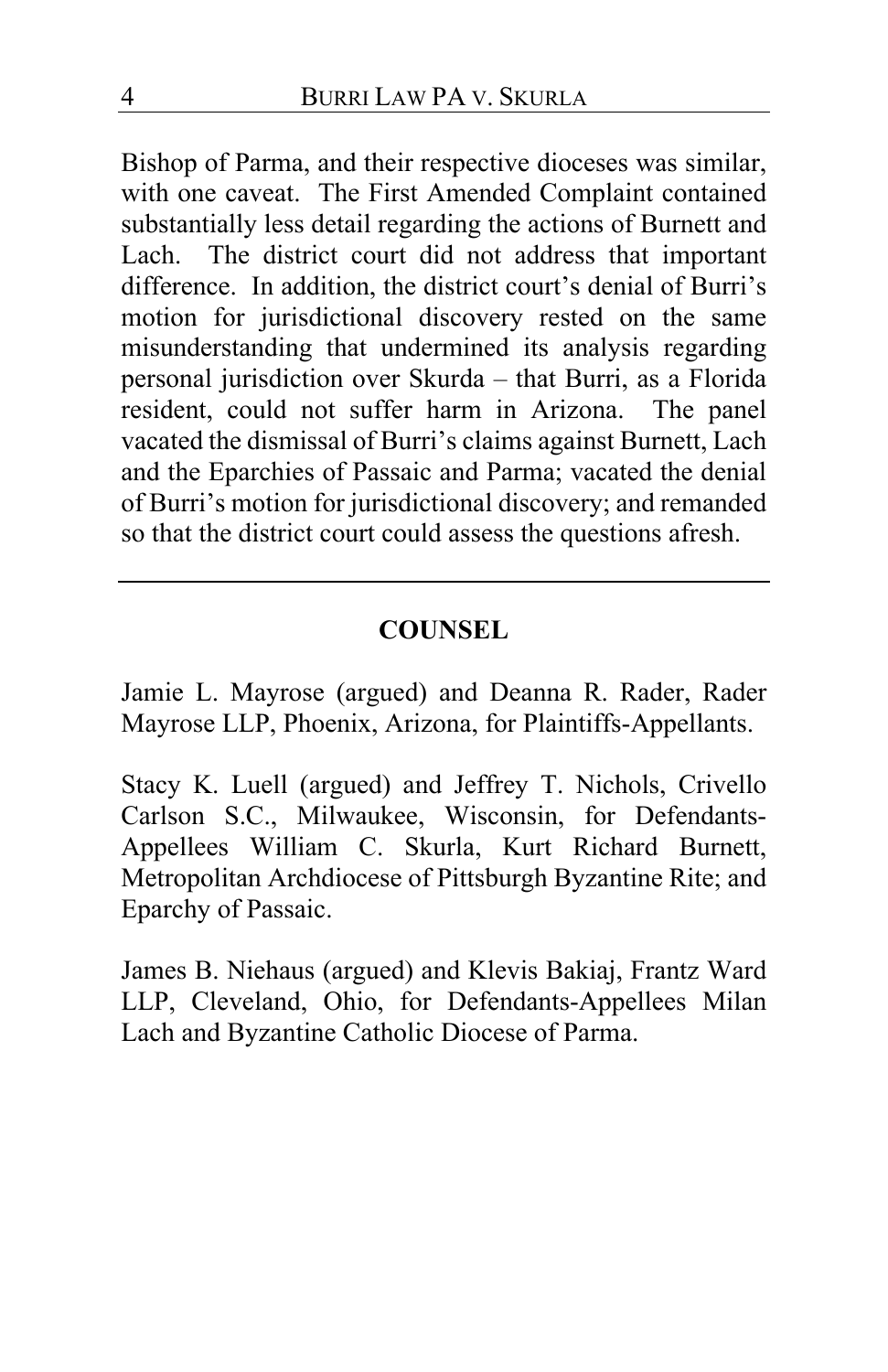#### **OPINION**

# BERZON, Circuit Judge:

Dean Burri brought suit in Arizona against three bishops of the Byzantine Catholic Church—William Skurla, the Archbishop of Pittsburgh; Richard Burnett, the Bishop of Passaic; and Milan Lach, the Bishop of Parma—and their respective dioceses. He alleges that the Defendants directed defamatory statements about him toward individuals and entities in Arizona and tortiously interfered with his contractual relationship with the Byzantine Catholic Eparchy of Phoenix (the "Phoenix Eparchy").

The district court granted the Defendants' motions to dismiss for lack of personal jurisdiction and denied Burri's motion for jurisdictional discovery. The court concluded that Defendants did not purposefully direct conduct at Arizona and that no set of facts could establish that Burri was likely to suffer harm in Arizona. We disagree. Where a defendant directs communications that are defamatory toward a forum state and seeks to interfere with a forum state contract, the defendant has purposefully directed conduct at the forum state, and the defendant knows or should know that such conduct is likely to cause harm in the forum state. The dismissal for lack of personal jurisdiction therefore rested on a legal error.

#### **I.**

#### **A. Factual Background**

Burri, a Florida resident, owns Burri Law, P.A., a Florida law firm that specializes in assisting clients associated with the Catholic Church with employee benefits issues, including Employee Retirement Income Security Act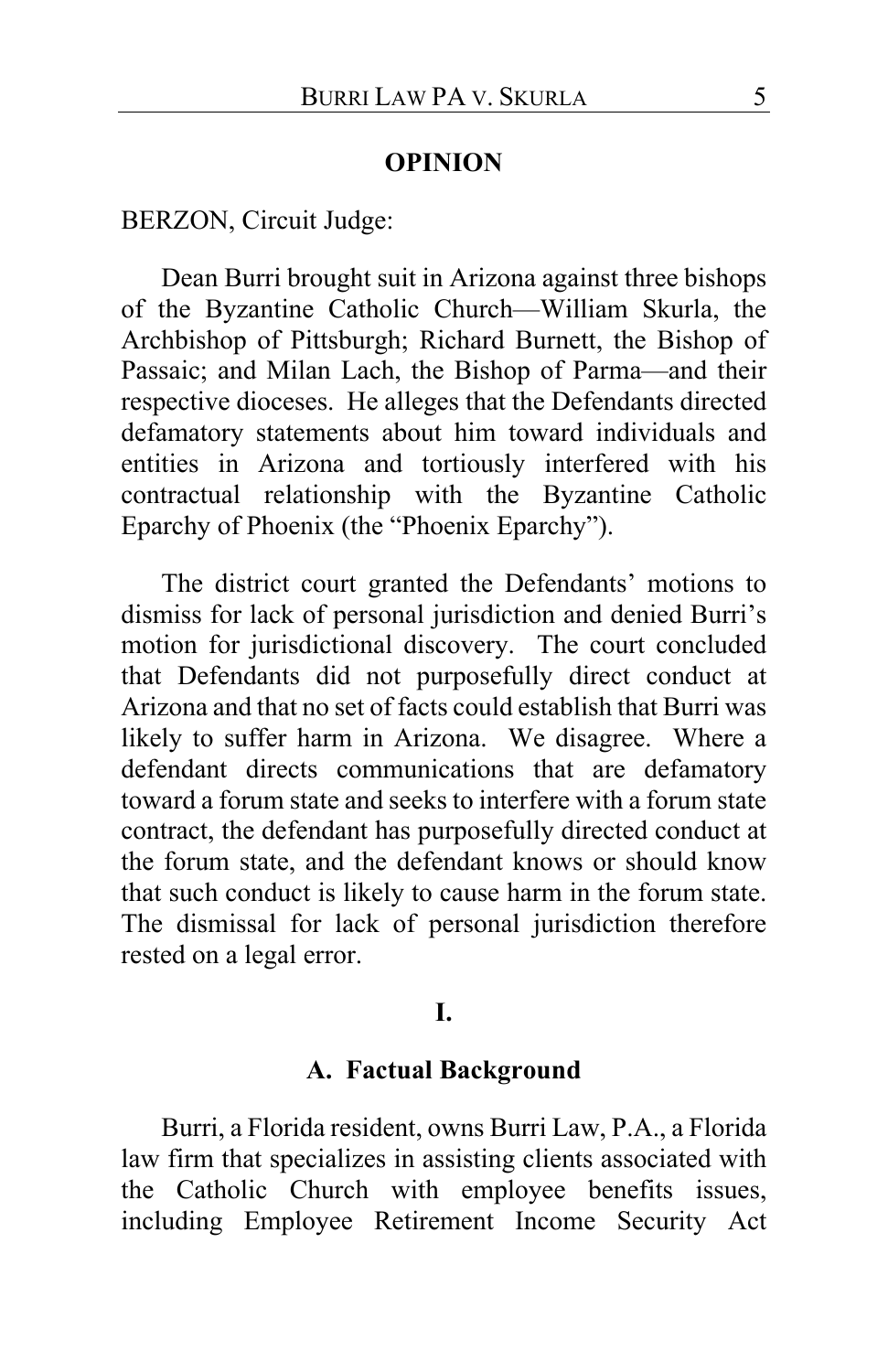("ERISA") issues.**[1](#page-5-0)** In late 2015, the Phoenix Eparchy, an Arizona resident, hired Burri to investigate the Eparchy's health care benefits plan, draft health plan documents, and, if necessary, pursue litigation on its behalf. Those tasks required Burri regularly to direct communications toward Arizona, meet with his clients in Arizona, and perform work in Arizona.

Pursuant to his contract with the Phoenix Eparchy, Burri began investigating the Eastern Catholics Benefits Plan (the "Plan"), an ERISA health care plan that provided benefits to the Phoenix Eparchy. Burri requested original Plan formation documents and accounting information from Plan administrators, including Skurla, but was refused. Burri nevertheless uncovered irregularities in the Plan that demonstrated it was not in compliance with applicable law. For example, Burri discovered that Plan administrators had illegally commingled Plan funds, converted Plan assets, and placed Plan funds in offshore accounts. After learning about Burri's investigation, Plan administrators unlawfully sought to restructure the Plan by attempting to "merge" it "with other health plans from other employers, namely the Eparchies of Pittsburg, Passaic, and Parma," which are led by Skurla, Burnett, and Lach, respectively.

After concluding that further negotiation with the Plan administrators would not be fruitful, the Phoenix Eparchy, represented by Burri, filed an ERISA action against the Plan in the District of Arizona. *See* Complaint, *Byzantine Cath. Eparchy of Phx. v. Emp. Benefit Servs., Inc.*, No. 2:18-cv-

<span id="page-5-0"></span>**<sup>1</sup>** Because we are reviewing the district court's decision to grant the Defendants' motions to dismiss, "we recite the facts as alleged in [Burri's] complaint, and assume them to be true." *Brooks v. Clark County*, 828 F.3d 910, 914 n.1 (9th Cir. 2016).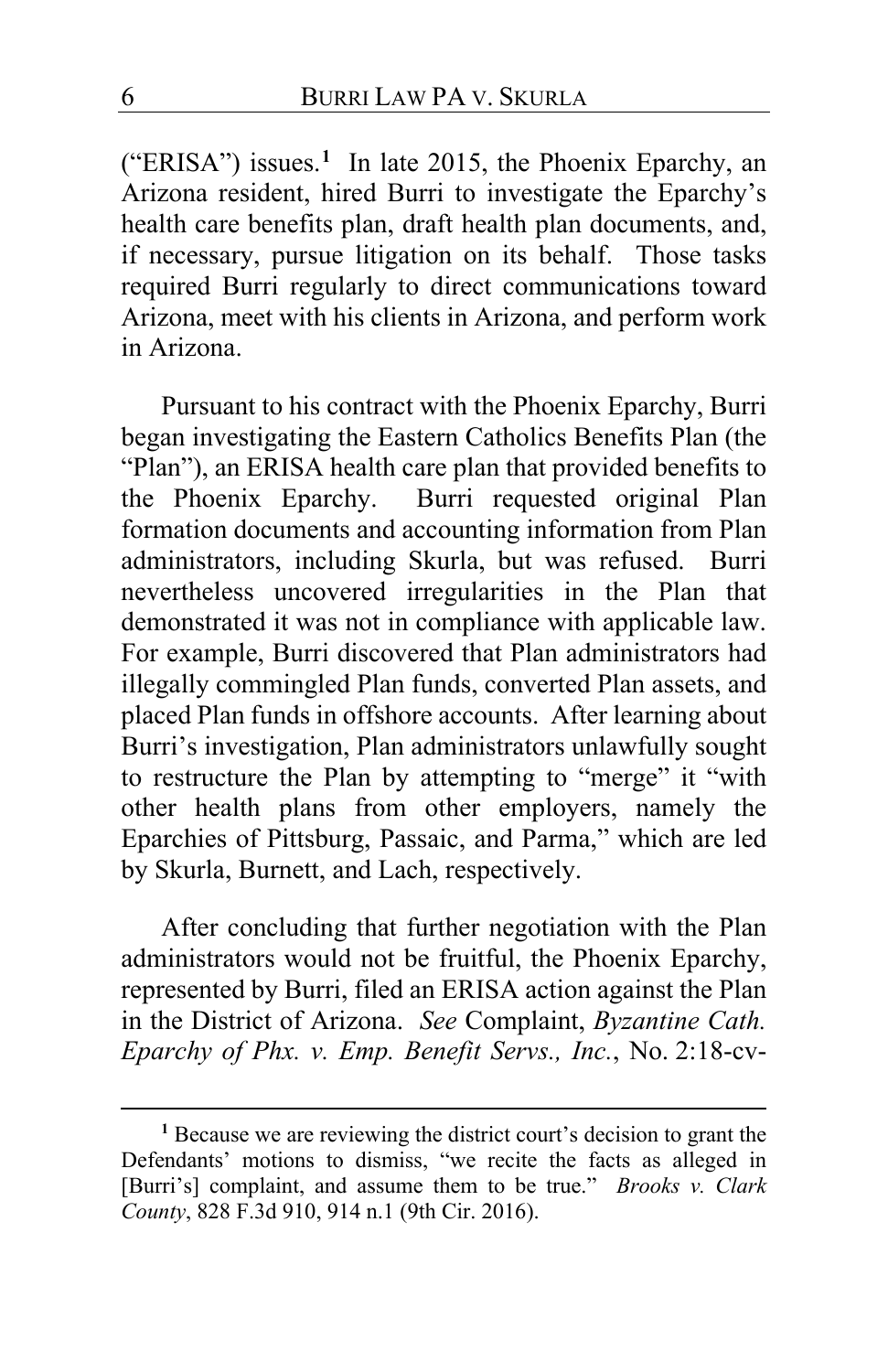01288-GMS (D. Ariz. Apr. 26, 2018) (the "ERISA action"). Two months later, the Phoenix Eparchy filed an amended complaint adding Skurla and other Plan administrators as defendants. In response, Skurla, Burnett, and Lach—all Defendants in this case—commenced a campaign of defamation against Burri. To conceal the Plan's ERISA violations, the Defendants sought to have Burri's contract with the Phoenix Eparchy terminated and the Bishop of Phoenix replaced before the ERISA action could move into the discovery phrase.

In particular, Skurla "repeatedly requested that the Phoenix Eparchy terminate the contract with" Burri. Skurla also stated, among other things, that Burri was "greedy, incompetent, and inexperienced" and sought to "make a name for himself" through a lawsuit that "had absolutely no legal merit." These statements were communicated to the Phoenix Eparchy and third parties through emails, phone calls, voicemails, letters, and in-person communications. Some of the recipients were in Arizona when they heard or read the statements.

Although Burri has the greatest knowledge regarding Skurla's actions, he maintains on information and belief that Burnett and Lach repeated Skurla's false and defamatory statements to the Phoenix Eparchy and third parties, and "directed" third parties "to urge the Phoenix Eparchy to fire [Burri] and terminate the Arizona lawsuit." And Skurla, Burnett, and Lach attended an in-person meeting in Texas that included "multiple representatives from the Phoenix Eparchy." At this meeting, "the false statements [about Burri] were repeated, and it was communicated to the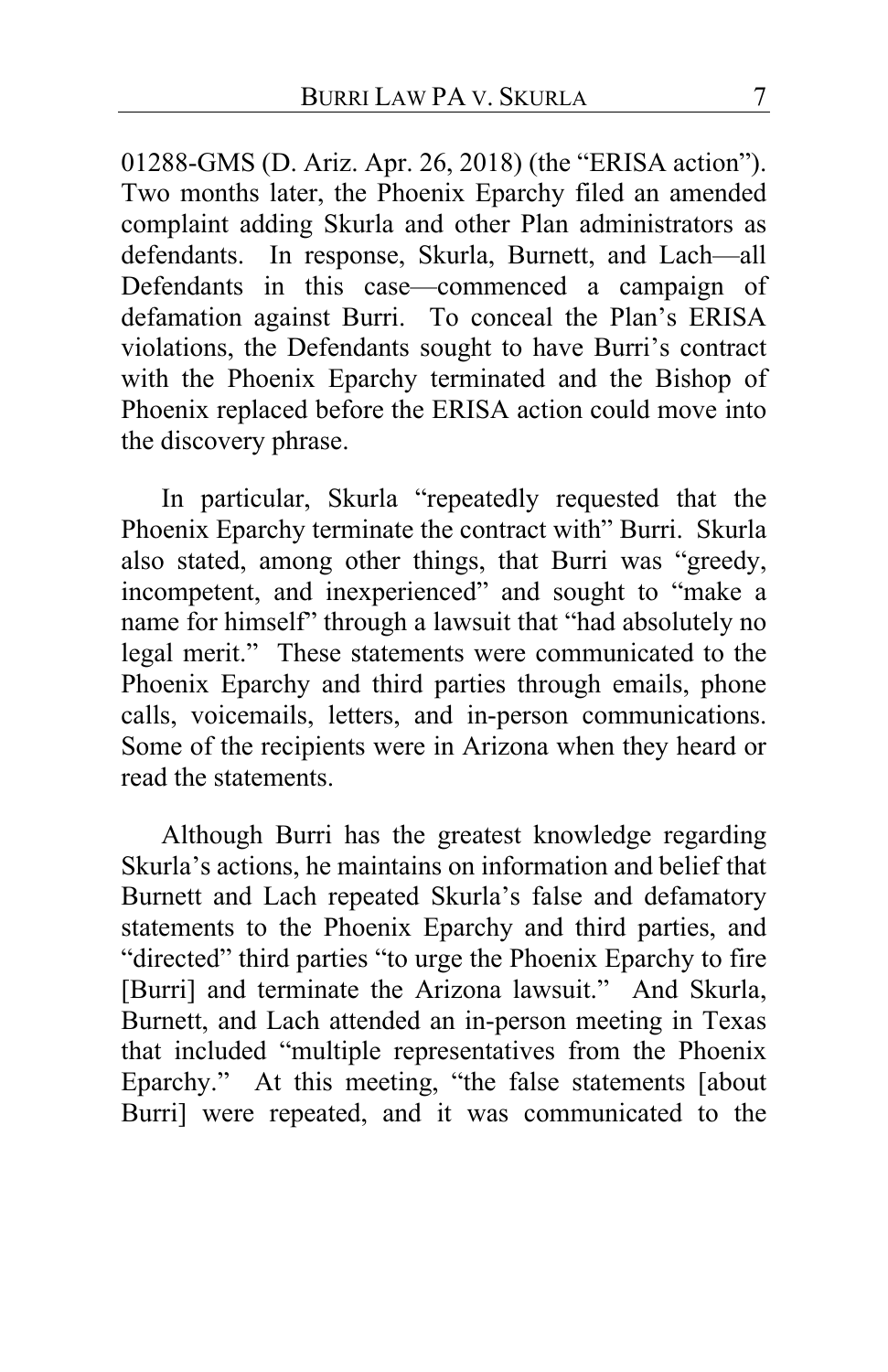Phoenix Eparchy" that the ERISA action should be dropped and Burri should be fired.**[2](#page-7-0)**

When these actions failed to produce the desired result, the Defendants communicated their displeasure with Burri to the Papal Nuncio. Relying on a precept of canon law under which church officials cannot sue one another without papal authorization, the Pope issued an order requiring the Phoenix Eparchy to withdraw the ERISA action and terminate its relationship with Burri. Burri also alleges that church officials caused a canon lawyer who was "of counsel" at Burri Law, P.A. to end his contractual relationship with Burri.

Following the termination of the ERISA action, Burri submitted a bill for his legal services. The Phoenix Eparchy, under new leadership, refused to pay. *See* Complaint, *Burri L., P.A. v. Byzantine Cath. Eparchy of Phx.*, No. 8:18-cv-02879-CEH-JSS (M.D. Fla. Nov. 26, 2018)*.* The Phoenix Eparchy subsequently filed a malpractice suit against Burri in Arizona state court, which Burri removed to the District of Arizona. *See* Notice of Removal, *Byzantine Cath. Eparchy of Phx. v. Burri L., P.A.*, No. 2:20-cv-779-PHX-ROS (D. Ariz. Apr. 22, 2020).Burri filed counterclaims in the Arizona malpractice suit to recover his unpaid legal fees. *See* Answer and Counterclaims, *Byzantine Cath. Eparchy of Phx. v. Burri L., P.A.*, No. 2:20-cv-779-PHX-ROS (D. Ariz. Oct. 30, 2020).

<span id="page-7-0"></span>**<sup>2</sup>** Burri's complaint did not specify that the meeting occurred inperson in Texas, but the district court's decisions and the parties' briefing include those details.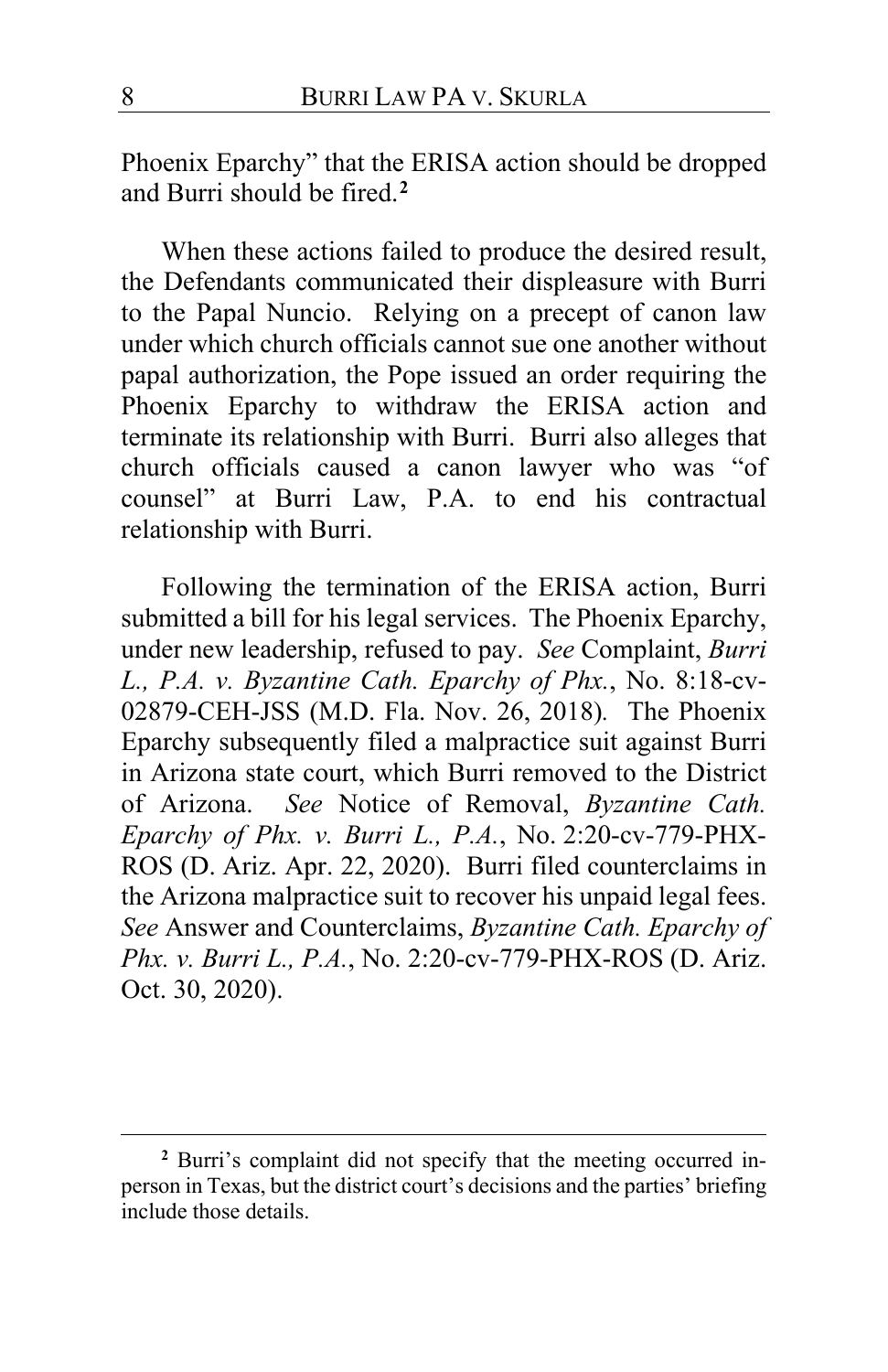# **B. Procedural History**

In July 2020, Burri filed this action in Arizona state court. His complaint pressed four claims: (1) tortious interference with contractual relations; (2) tortious interference with prospective contractual relationships; (3) unjust enrichment; and (4) defamation.**[3](#page-8-0)** Skurla, Burnett, and Lach were named in their individual capacities, and their respective dioceses were named under a respondeat superior theory of liability.

After the Defendants removed the action to the District of Arizona, Lach and the Parma Eparchy (the "Lach Defendants") and Skurla, Burnett, and the Pittsburgh and Passaic Eparchies (the "Skurla Defendants") filed separate motions to dismiss for lack of personal jurisdiction. Then, after Burri filed a First Amended Complaint ("FAC"), the district court denied the Defendants' motions to dismiss as moot; the Lach Defendants and the Skurla Defendants again filed separate motions to dismiss; and Burri filed a motion for leave to conduct jurisdictional discovery. Burri's motion proposed the following discovery requests:

- 1. Produce all documents related to any travel to/from Arizona since 2016.
- 2. Produce all written communications between Defendants and the Eparchy of Phoenix, including texts, e-mails, and letters, since 2016 related to the subject of the lawsuit.

<span id="page-8-0"></span>**<sup>3</sup>** This appeal focuses solely on Burri's claims for defamation and tortious interference with contractual relations.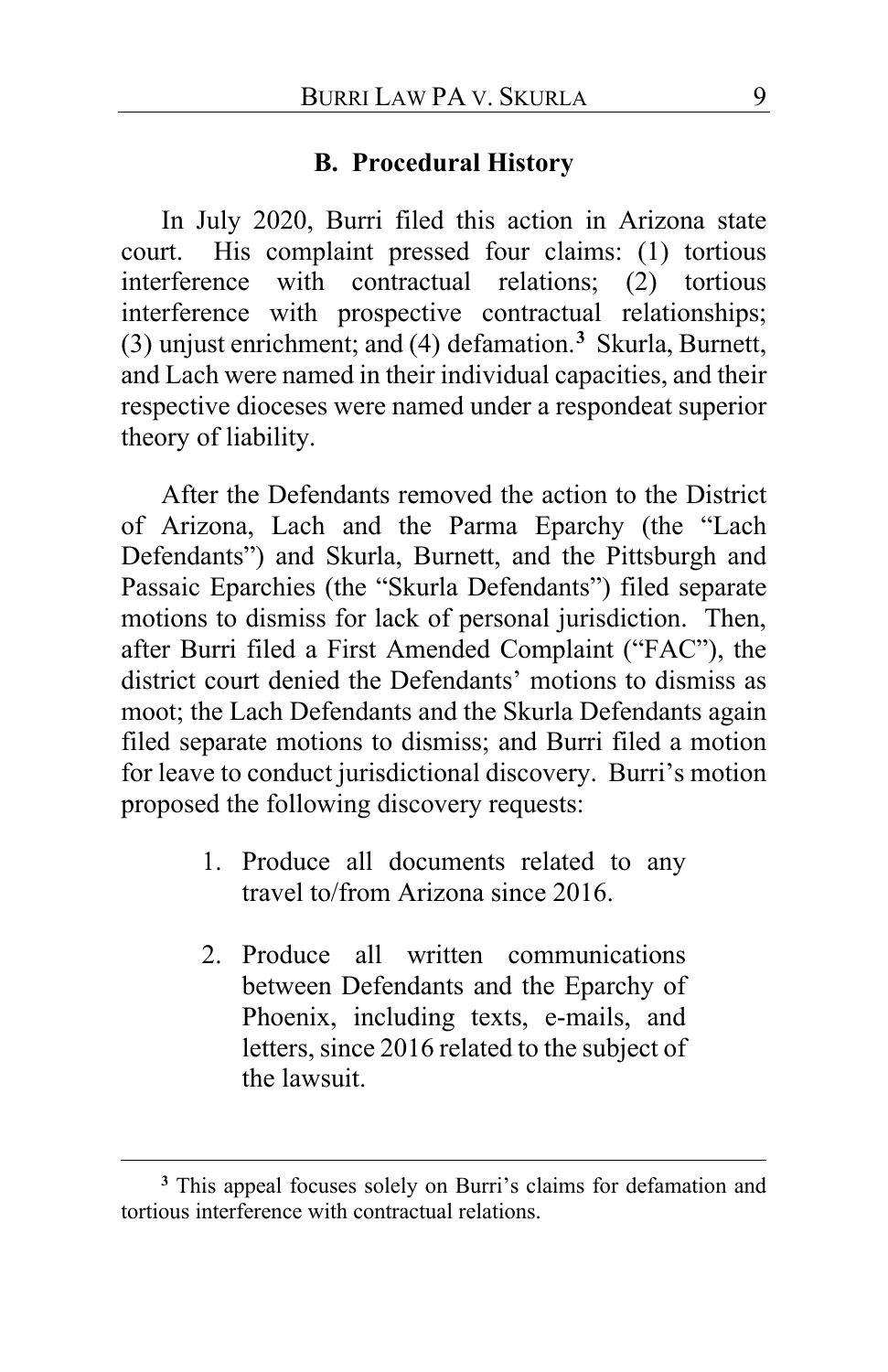- 3. Produce all written communications between Defendants and co-Defendants, including texts, e-mails, and letters, since 2016, related to the subject of the lawsuit.
- 4. Identify all persons related to the Eparchy of Phoenix and/or the Catholic Church with whom you discussed Dean Burri or Burri Law Group, or the instant lawsuit (excluding counsel).

Burri also requested leave to depose the Defendants.

A few months later, the district court dismissed the claims against the Skurla Defendants and denied Burri's motion for jurisdictional discovery against them. In another order, the court dismissed the claims against the Lach Defendants and denied the motion for discovery against them.The reasoning of the two orders was virtually identical—the court stated that it lacked personal jurisdiction over Burri's claims because the Defendants did not purposefully direct conduct toward Arizona sufficient to satisfy the due process "minimum contacts" inquiry, and no discovery could cure that problem. This appeal followed.

## **II.**

The Defendants initially contend that the ecclesiastical abstention doctrine deprives us of subject matter jurisdiction over this appeal. The ecclesiastical abstention doctrine provides that a civil court may not adjudicate "the correctness of an interpretation of canonical text or some decision relating to government of the religious polity." *Paul v. Watchtower Bible & Tract Soc'y of N.Y., Inc.*, 819 F.2d 875, 878 n.1 (9th Cir. 1987).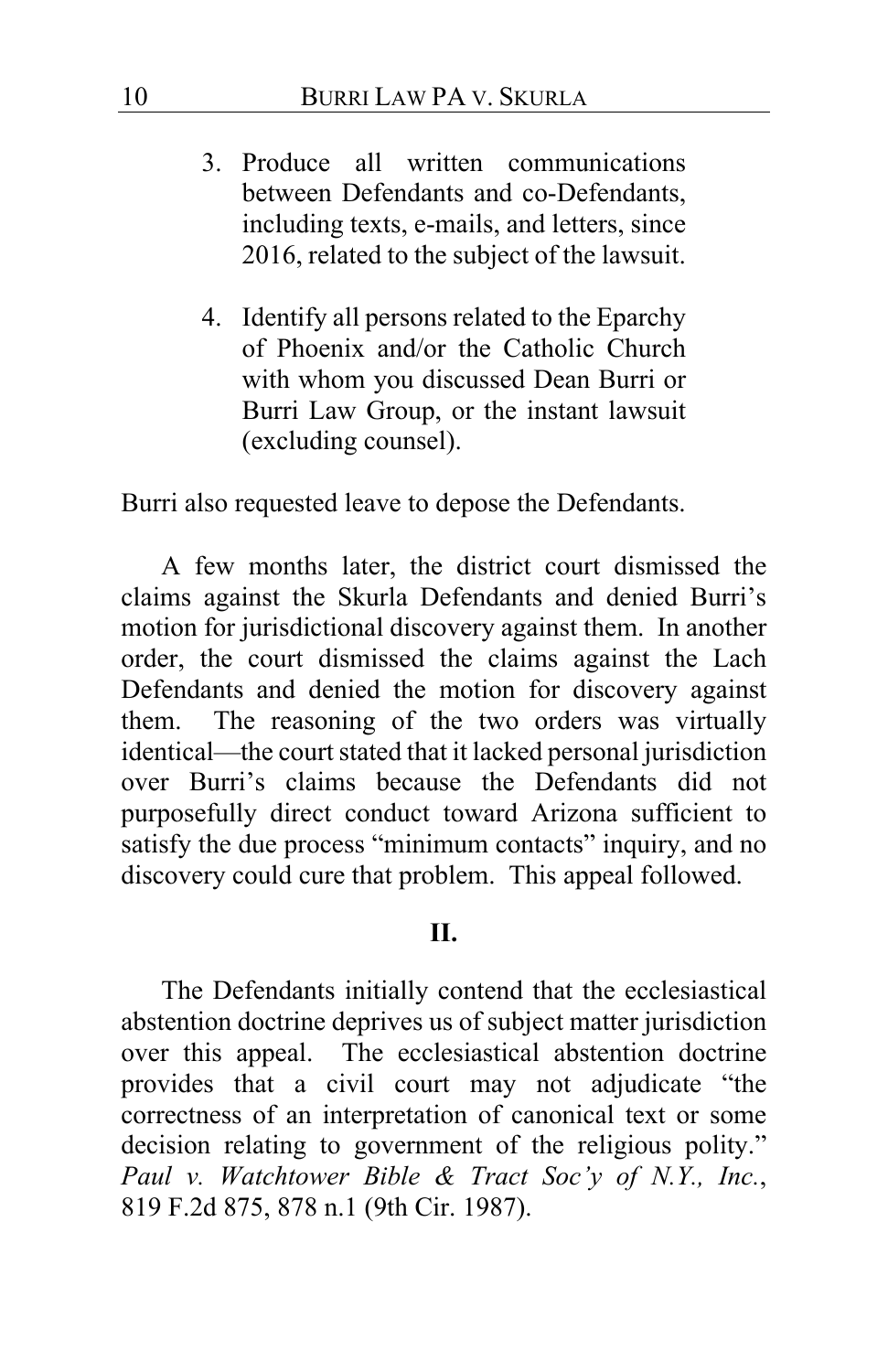The doctrine is not relevant here. Burri is not asking us to adjudicate the sort of issues covered by the ecclesiastical abstention doctrine. "Rather, [he] seeks relief for the harms [he] has suffered as a result of conduct engaged in by" the Defendants, regardless of whether the conduct was "consistent with the governing law of the Church." *Id.* The ecclesiastical abstention doctrine has no application to this case.

# **III.**

An exercise of personal jurisdiction in federal court must comport with both the applicable state's long-arm statute and the federal Due Process Clause. *Chan v. Soc'y Expeditions, Inc.*, 39 F.3d 1398, 1404–05 (9th Cir. 1994). Arizona's long-arm statute permits jurisdiction over non-resident defendants to the full extent allowable under the United States Constitution. Ariz. R. Civ. P. 4.2(a); *Doe v. Am. Nat'l Red Cross*, 112 F.3d 1048, 1050 (9th Cir. 1997). Due process, in turn, requires that non-resident defendants have sufficient "minimum contacts" with the forum state such that exercising jurisdiction would not offend "traditional notions of fair play and substantial justice." *Int'l Shoe Co. v. Washington*, 326 U.S. 310, 316 (1945) (quoting *Milliken v. Meyer*, 311 U.S. 457, 463 (1940)).

For cases sounding in tort, as here, a defendant has sufficient minimum contacts with the forum state to establish specific personal jurisdiction if: (1) the defendant purposefully directs activities toward the forum state, (2) the plaintiff's claim arises out of or relates to those activities, and (3) an exercise of jurisdiction would be reasonable. *Dole Food Co. v. Watts*, 303 F.3d 1104, 1111 (9th Cir. 2002); *see also Mavrix Photo, Inc. v. Brand Techs., Inc.*, 647 F.3d 1218, 1227–28 (9th Cir. 2011). If the plaintiff establishes the first two components of this inquiry, the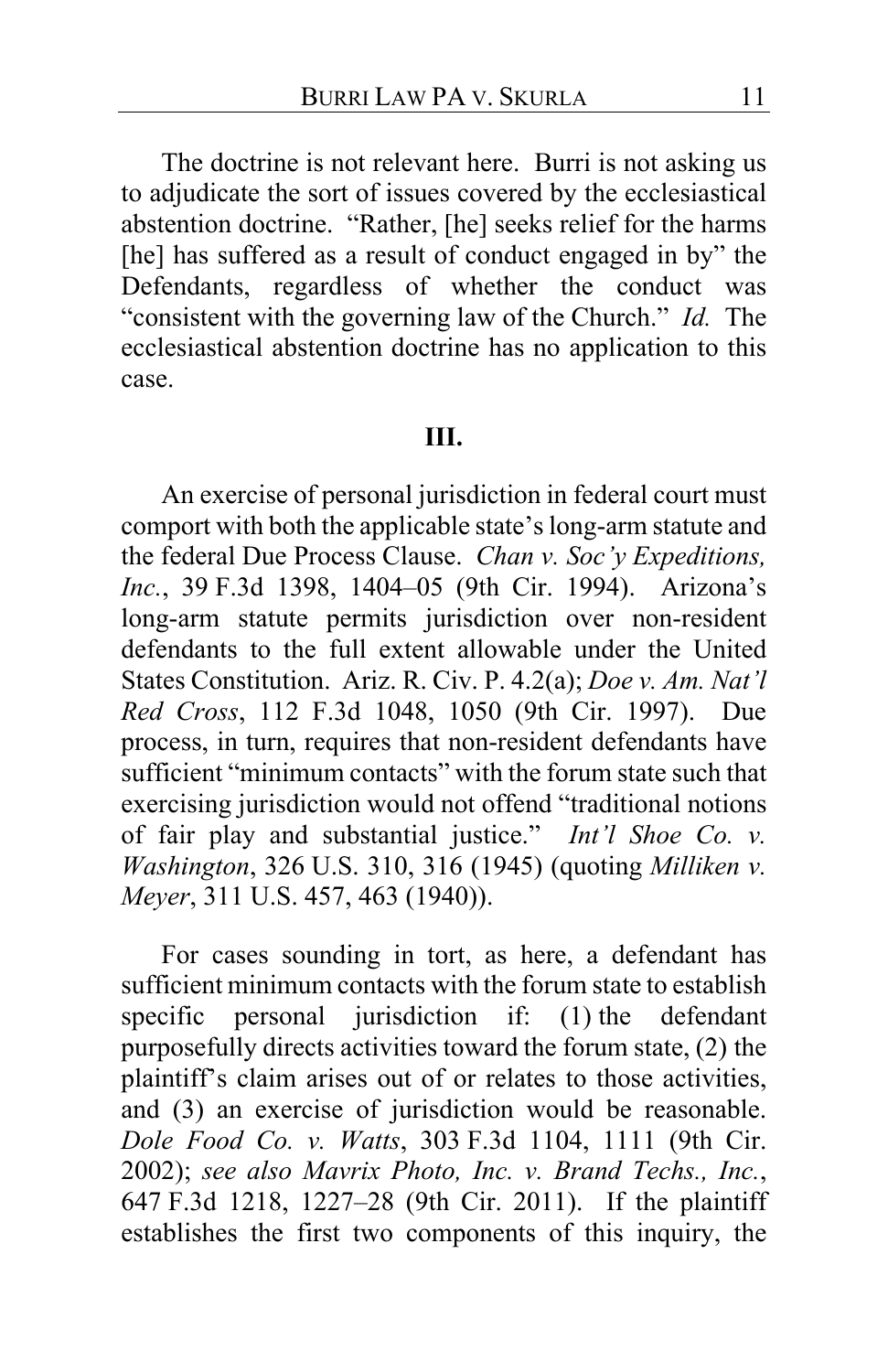burden shifts to the defendant to "present a compelling case that the exercise of jurisdiction would not be reasonable." *LNS Enters. LLC v. Cont'l Motors, Inc.*, 22 F.4th 852, 859 (9th Cir. 2022) (quoting *Axiom Foods, Inc. v. Acerchem Int'l, Inc.*, 874 F.3d 1064, 1068–69 (9th Cir. 2017)). **[4](#page-11-0)**

The *Calder* effects test governs our inquiry into whether a defendant has purposefully directed activities toward a forum state. It establishes that if a defendant: (1) commits an intentional act, (2) expressly aimed at the forum state, that (3) causes harm the defendant knew was likely to be suffered in the forum state, then the defendant has purposefully directed conduct at the forum state. *Axiom Foods, Inc.*, 874 F.3d at 1069; *Dole Food Co.*, 303 F.3d at 1111; *Calder v. Jones*, 465 U.S. 783, 788–89 (1984). Jurisdiction may be constitutionally maintained in such a scenario even if the defendant never set foot in the forum state, if the defendant's contacts with the forum state are out-of-state acts that had an effect in the forum. *See Dole Food Co.*, 303 F.3d at 1111; *Schwarzenegger v. Fred Martin Motor Co.*, 374 F.3d 797, 803 (9th Cir. 2004).

A district court's dismissal for lack of personal jurisdiction is reviewed de novo. *Boschetto v. Hansing*, 539 F.3d 1011, 1015 (9th Cir. 2008). The jurisdictional inquiry must decouple defendants, considering whether each individual defendant has had sufficient "minimum contacts" with the forum state to justify an exercise of jurisdiction over that defendant. *See, e.g.*, *Sher v. Johnson*, 911 F.2d 1357,

<span id="page-11-0"></span>**<sup>4</sup>** Personal jurisdiction may be specific or general. *See Dole Food Co.*, 303 F.3d at 1111. Burri does not contend that the Defendants are subject to general personal jurisdiction in Arizona, so we do not address the analytical framework applicable to general personal jurisdiction cases.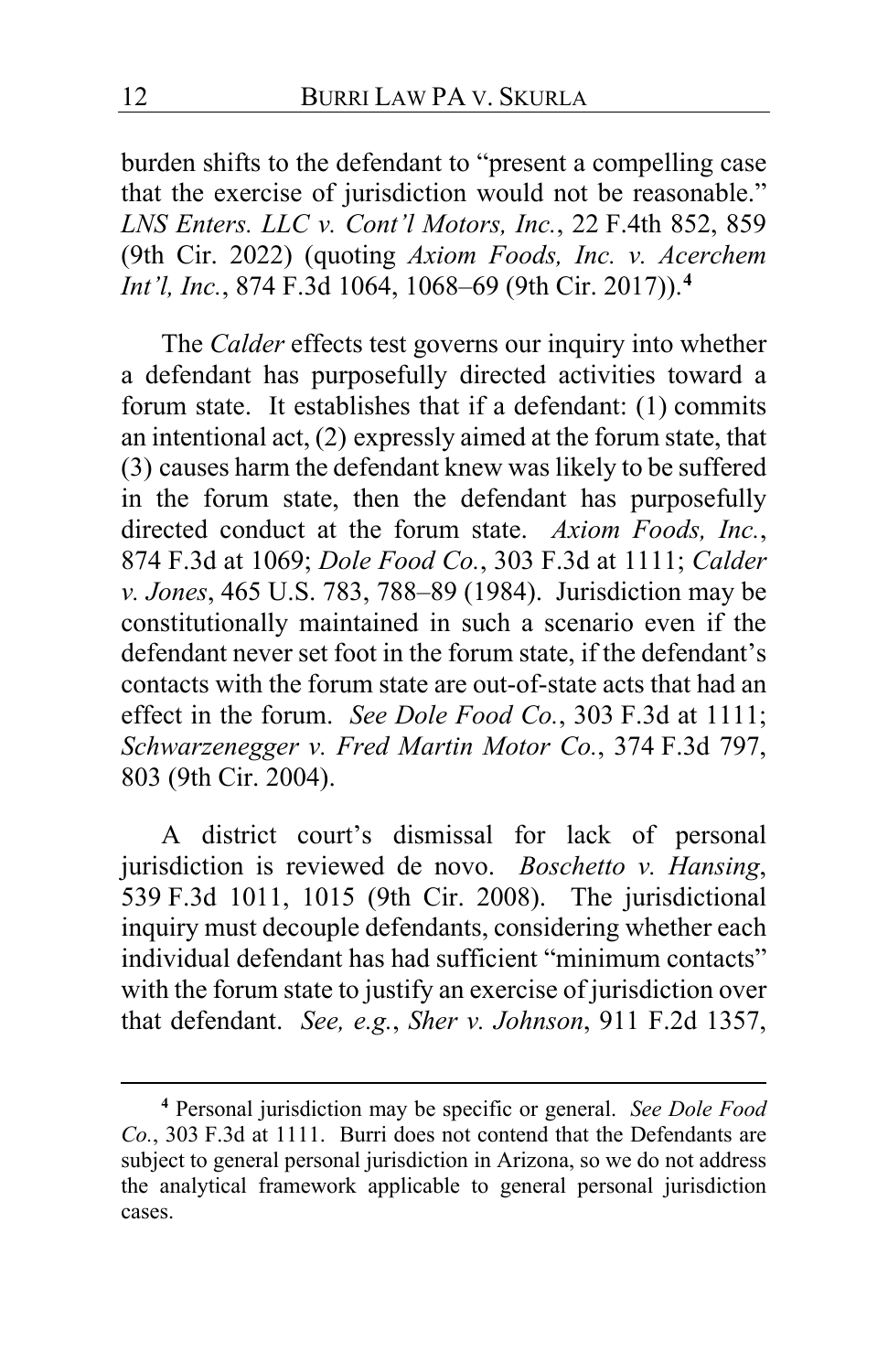1365–66 (9th Cir. 1990). Before discovery and in the absence of an evidentiary hearing, as here, the plaintiff need only make "a prima facie showing of jurisdictional facts to withstand the motion to dismiss." *Pebble Beach Co. v. Caddy*, 453 F.3d 1151, 1154 (9th Cir. 2006) (quoting *Doe v. Unocal*, 248 F.3d 915, 922 (9th Cir. 2001), *abrogated on other grounds by Williams v. Yamaha Motor Co.*, 851 F.3d 1015 (9th Cir. 2017)). In determining whether the plaintiff has met that burden, a court must accept as true all uncontroverted allegations in the plaintiff's complaint and must resolve all disputed facts in favor of the plaintiff. *Id.*

#### **A.**

The district court held that Skurla did not purposefully direct conduct at Arizona, both because his actions did not target the forum state itself and because he did not cause harm he knew was likely to be suffered in Arizona. In coming to that conclusion, the district court reasoned that Burri, as a Florida resident, could not suffer an injury in Arizona. The district court ended its jurisdictional inquiry there, without addressing the other two components of the due process "minimum contacts" test.

The district court's analysis was incorrect. Taking Burri's factual allegations as true, as we must, Skurla directed communications toward Arizona that were defamatory and were designed to interfere with an Arizona lawsuit and an Arizona contract. Precedent establishes both that such acts target the forum state itself and that such acts are likely to cause harm in Arizona. We therefore vacate the dismissal of Burri's claims against Skurla—and, by extension, the Eparchy of Pittsburgh—and remand for the district court to complete the remainder of the jurisdictional inquiry.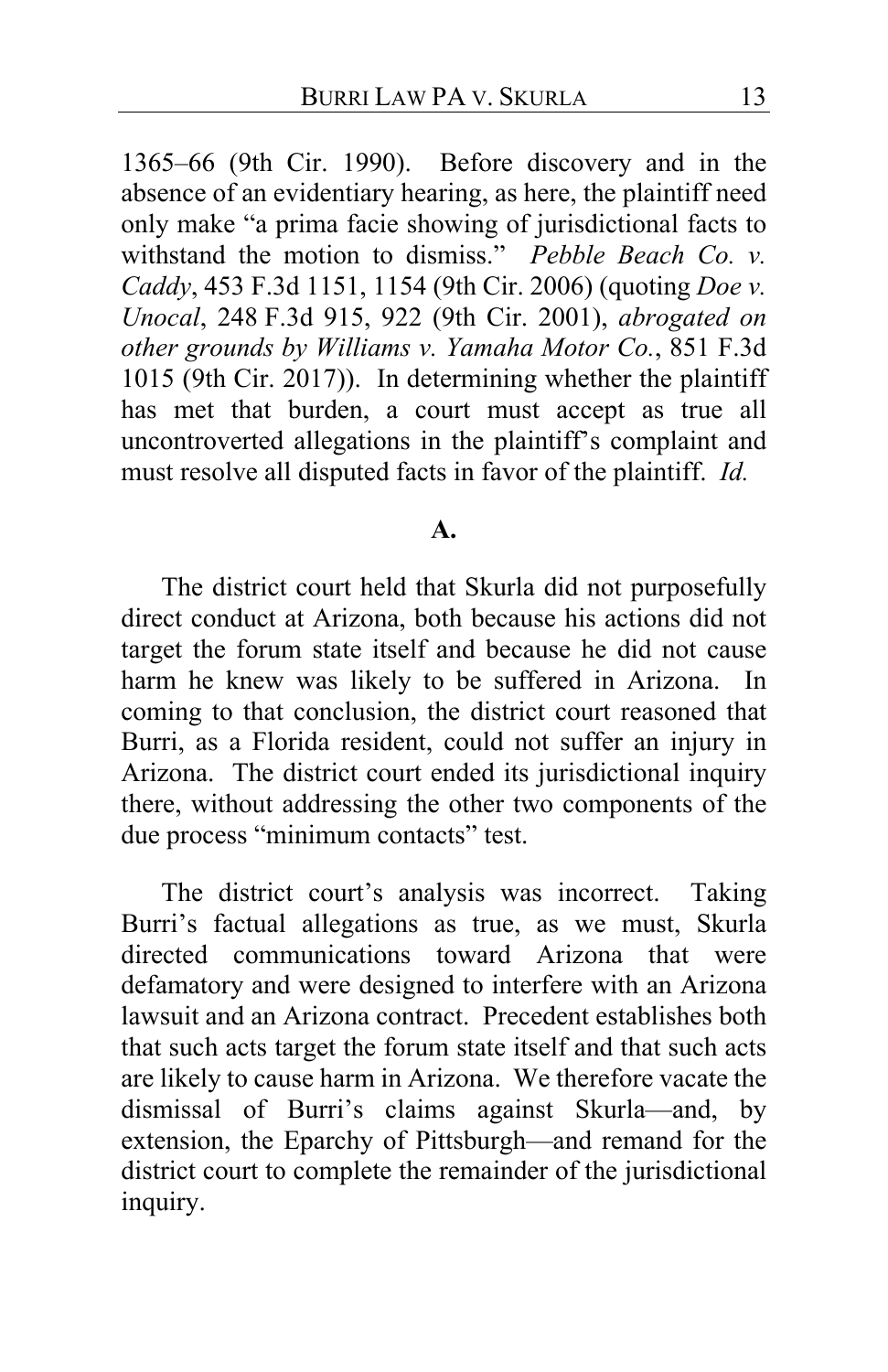#### **i.**

As explained, the *Calder* effects test governs whether a defendant has purposefully directed conduct at the forum state. Here, the first prong of the test, whether the defendant committed an intentional act, is plainly satisfied. Skurla's alleged actions—communicating defamatory statements and interfering with a contractual relationship—would constitute intentional tortious acts. *See, e.g.*, *Calder*, 465 U.S. at 788– 89; *Picot v. Weston*, 780 F.3d 1206, 1213–14 (9th Cir. 2015). Skurla does not argue otherwise.

## **ii.**

With respect to the second prong of the *Calder* effects test, whether the defendant's acts targeted the forum state, the district court concluded that because Skurla's alleged acts "targeted [Burri's] professional career," the actions "did not target the forum." Skurla echoes that conclusion, but for a different reason. He argues that even if his alleged acts are understood to have targeted the Phoenix Eparchy and the Phoenix Bishop, such a finding would be insufficient to justify an exercise of jurisdiction in light of *Walden v. Fiore*, 571 U.S. 277, 289–90 (2014).

In *Walden*, a Georgia police officer, working with federal agents, seized almost \$100,000 in cash from two professional gamblers in a Georgia airport. *Id.* at 280–81. The officer also drafted an allegedly fraudulent affidavit about the seizure that he sent to the United States Attorney's Office in Georgia. *Id.* The gamblers, who were residents of California and Nevada, filed a *Bivens* suit in the District of Nevada alleging that the officer violated their Fourth Amendment rights. *Id.* at 281; *see Bivens v. Six Unknown Fed. Narcotics Agents*, 403 U.S. 388 (1971).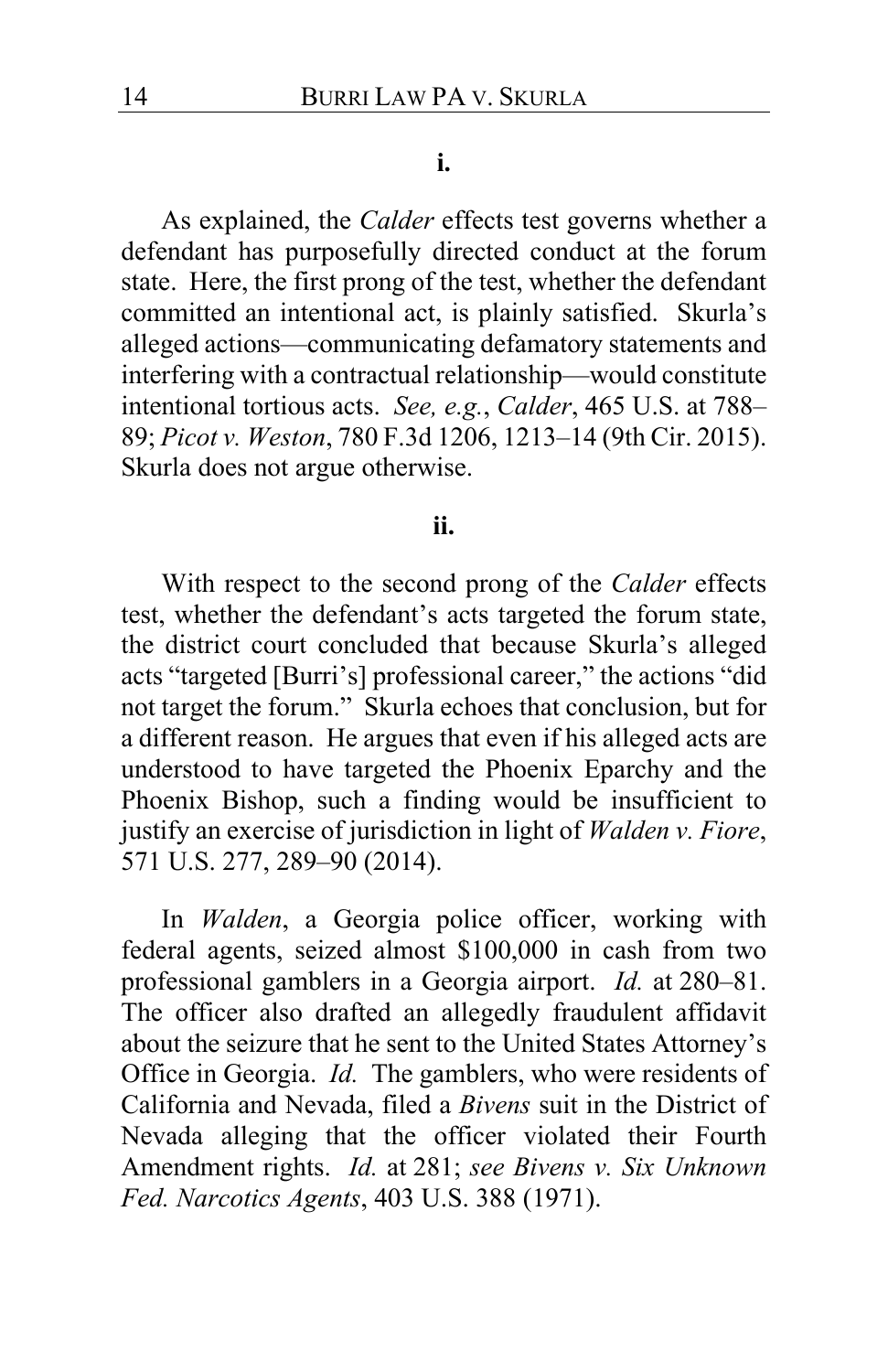Affirming the district court's dismissal of the *Bivens* suit on personal jurisdiction grounds, the Supreme Court explained "it is the defendant's conduct that must form the necessary connection" between the lawsuit and the forum state. *Walden*, 571 U.S. at 285. This proposition was fatal to the plaintiffs' suit in *Walden*, as the Georgia officer had "formed no jurisdictionally relevant contacts with Nevada." *Id.* at 289. He had "never traveled to, conducted activities within, contacted anyone in, or sent anything or anyone to Nevada," and the lawsuit was not "tethered to Nevada in any meaningful way" aside from the plaintiff's residency. *Id.* at 288–90. Dismissal was therefore required, as the residency of the plaintiff, "standing alone, is an insufficient basis for jurisdiction." *Id.* at 286.

In the process of so holding, *Walden* expressly distinguished *Calder*. *Calder*'s jurisdictional analysis was sound, the high court explained, because it focused on the relationship between the defendants, the forum, and the litigation, "examin[ing] the various contacts the defendants had created with California (and not just with the plaintiff)," including making phone calls to California and circulating false statements in California. *Id.* at 287. Moreover, the false statements had "a California focus" because they concerned "the plaintiff's activities in California." *Id.* at 286–88. The effect those out-of-state actions had in California justified exercising jurisdiction over the *Calder*  defendants. *Id.*

Burri's claims against Skurla are on all fours with *Calder*. Some of Skurla's allegedly defamatory communications—including phone calls and written correspondence—were sent to Arizona, circulated within Arizona, and had an Arizona "focus," as they concerned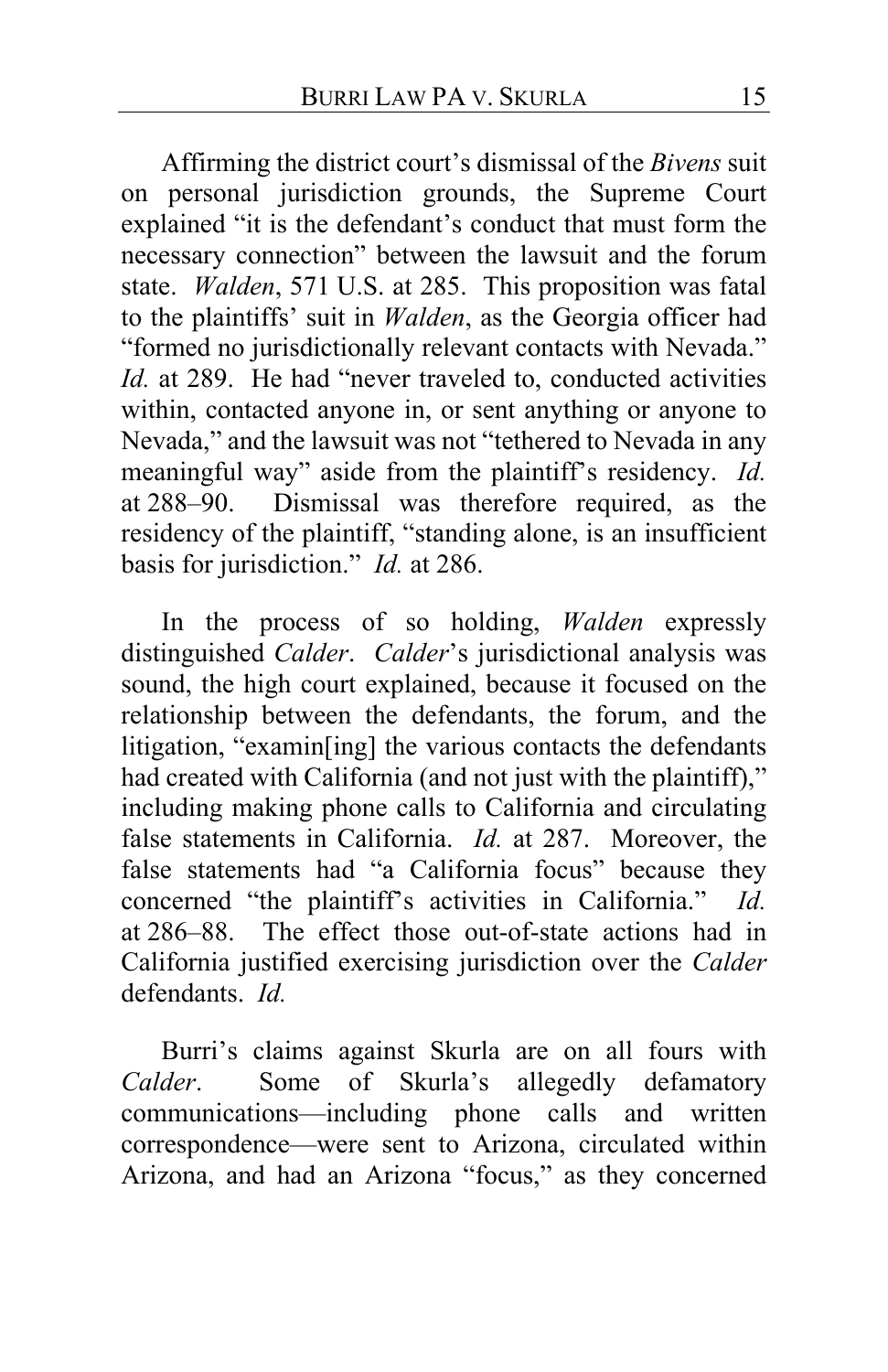Burri's activities in Arizona.Skurla's actions were therefore aimed at the forum state itself.

In addition, Skurla's acts were allegedly intended to interfere with an Arizona lawsuit and an Arizona contract. *Brainerd v. Governors of the University of Alberta*, 873 F.2d 1257 (9th Cir. 1989), establishes that if the purpose of an act is to cause harm in the forum state, the act has targeted the forum state. There, a University of Alberta faculty member, Brainerd, was accused of misusing grant funds. *Id.* at 1258. He entered a settlement agreement with the University which provided that, in exchange for his resignation, University representatives would respond to any future job-related inquiries about Brainerd with a pre-approved statement. *Id.* Brainerd then applied for and accepted a position at a college in Arizona. *Id.* After hearing unsavory rumors about Brainerd, the associate dean at Brainerd's new job called a University of Alberta administrator, Meekison, to ask about Brainerd's tenure at the school. *Id.* Meekison told the associate dean that Brainerd misused federal research funds and travel funds during his time at the University of Alberta. *Id.* Meekison also stated that he "would not hire Brainerd." *Id.* Later, Meekison exchanged letters with the provost of the Arizona college in which he refused to answer any further questions. *Id.*

After learning about these communications, Brainerd filed suit in Arizona against Meekison and the University of Alberta for breach of contract, breach of the covenant of good faith and fair dealing, defamation, and tortious inference with contractual relations. *Id.* On appeal, the Ninth Circuit reversed the district court's dismissal for lack of personal jurisdiction. *Id.* at 1260–61.The panel held that, under *Calder* and its progeny, Meekison's "communications were directed to Arizona, even though he did not initiate" the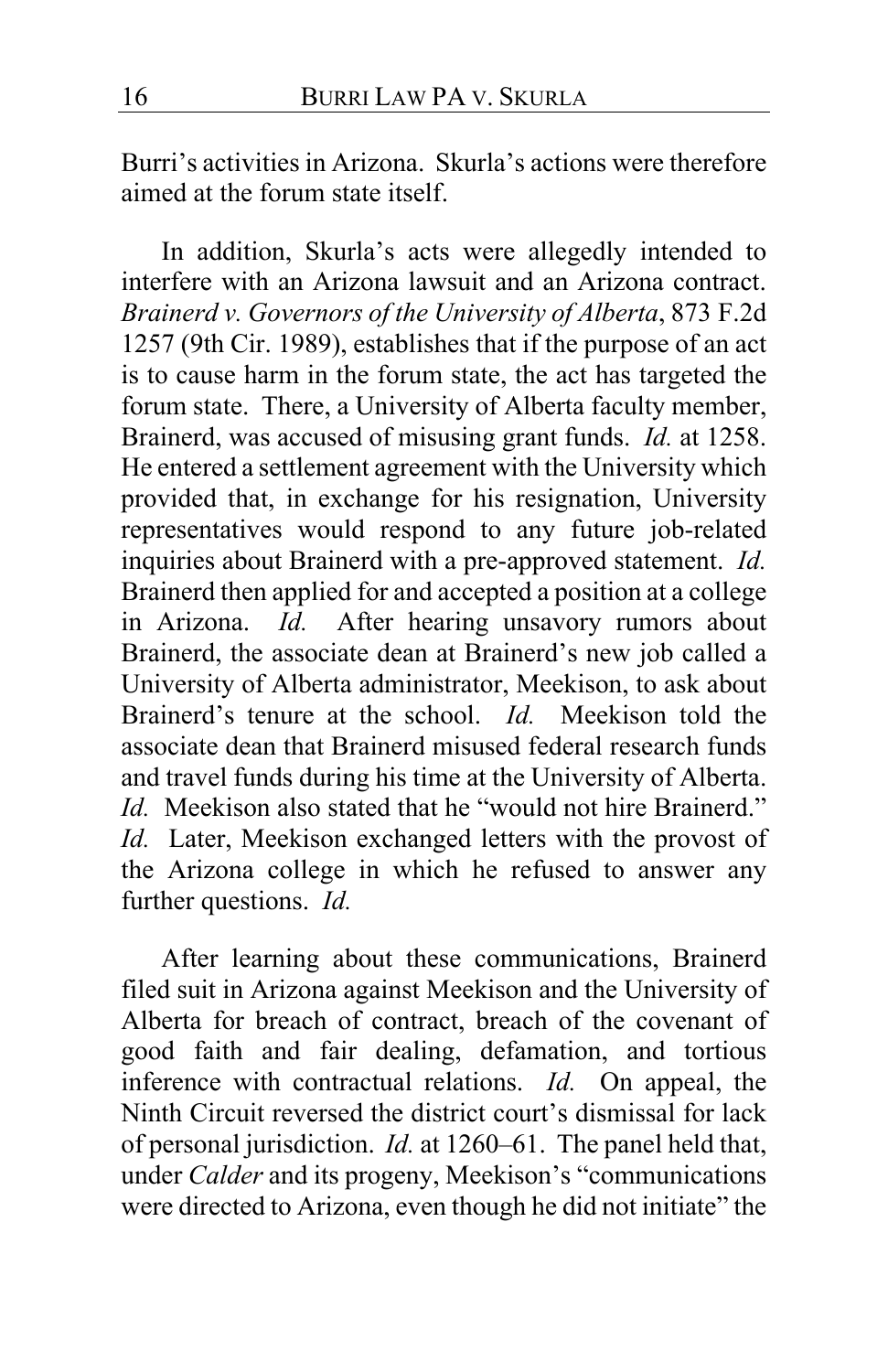conversations, because "where acts are performed for the very purpose of having their consequences felt in the forum state, the forum will have personal jurisdiction over the actor." *Id.* at 1259–60.

Here, Skurla communicated the statements at issue, allegedly, "for the very purpose of having their consequences felt in the forum state." The alleged purpose of the statements was to convince the Phoenix Eparchy both to terminate its Arizona employment contract with Burri and to drop the Arizona ERISA action. Thus, as in *Brainerd*, the second prong of the *Calder* effects test is met. *See Calder*, 465 U.S. at 788–89; *Dole Food Co.*, 303 F.3d at 1111.

### **iii.**

We also disagree with the district court's reasoning on the final prong of the *Calder* effects test. This prong asks whether Skurla knew or should have known that his actions were likely to cause Burri harm in the forum state. *Dole Food Co.*, 303 F.3d at 1111; *Calder*, 465 U.S. at 788–89. The district court concluded that, as a Florida resident, Burri could not suffer harm in Arizona, so Skurla "would have had no reason to believe [his] actions were likely to cause [Burri] harm in Arizona." Not so.

Beginning with Burri's defamation claim: *Keeton v. Hustler Magazine, Inc.*, 465 U.S. 770 (1984), establishes that defamation causes harm to "the subject of the falsehood" in the state where the defamatory material circulates, whether the subject of the statement resides there or not. *Keeton*, 465 U.S. at 776–77. In *Keeton*, a non-resident defendant circulated a magazine in the forum state that contained defamatory statements about the non-resident plaintiff. *Id.* The plaintiff was found to have suffered an injury in the forum state. Because defamation causes harm to the victim's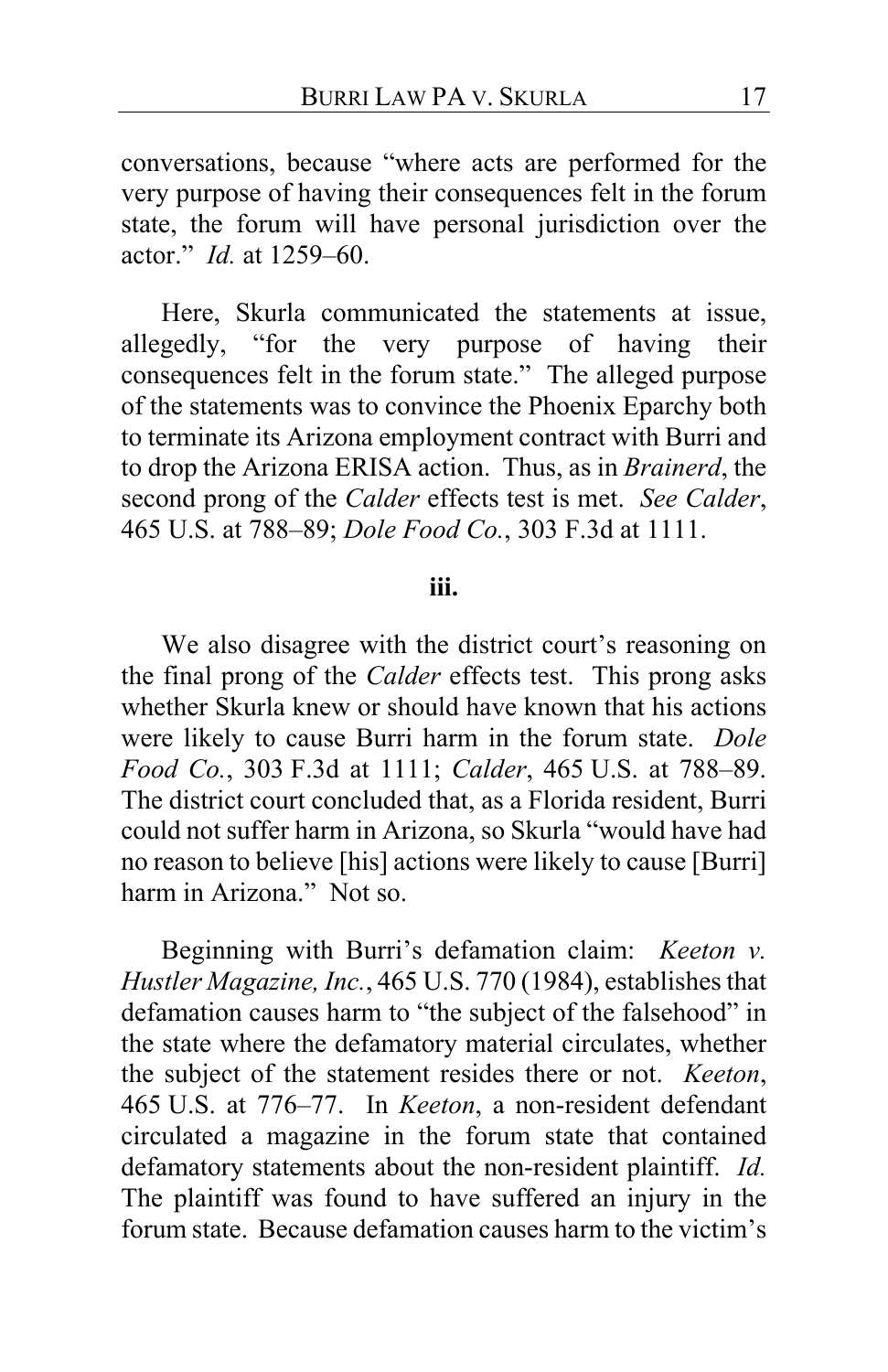reputation in the forum where it circulates, "[t]he tort of libel is generally held to occur wherever the offending material is circulated." *Id.* at 777; *see also Calder*, 465 U.S. at 785. In this case, some of Skurla's statements circulated in Arizona, so he knew or should have known that his conduct would cause Burri reputational harm in Arizona.

Turning to Burri's tortious interference with contractual relations claim, *Brainerd* again controls. In *Brainerd*, the communications between Meekison and the administrators at Brainerd's new job in Arizona were likely to have a negative influence on Brainerd's employment contract. "Meekison knew the injury and harm stemming from his communications would occur in Arizona." *Brainerd*, 873 F.2d at 1259–60. The same is true here. The communications in this case were designed to undermine Burri's employment contract with the Phoenix Eparchy. Skurla knew or should have known that the communications would cause Burri harm in Arizona.

#### **iv.**

Skurla raises a final counterargument, one that falls outside the *Calder* framework. He argues that exercising jurisdiction over this case would be improper because the termination of Burri's contract was ultimately effectuated by non-parties, including the Pope. Causation is a merits question, not an issue relevant to the jurisdictional inquiry. Skurla may assert arguments going to the merits of Burri's causes of action at later stages of the proceeding, such as through a Rule 12(b)(6) motion for failure to state a claim. We express no view on such issues. At this time, our inquiry is focused solely on whether jurisdiction may be constitutionally maintained over this action. At this stage of the case, Burri has satisfied his burden to make a prima facie showing that Skurla's alleged acts satisfy the "purposeful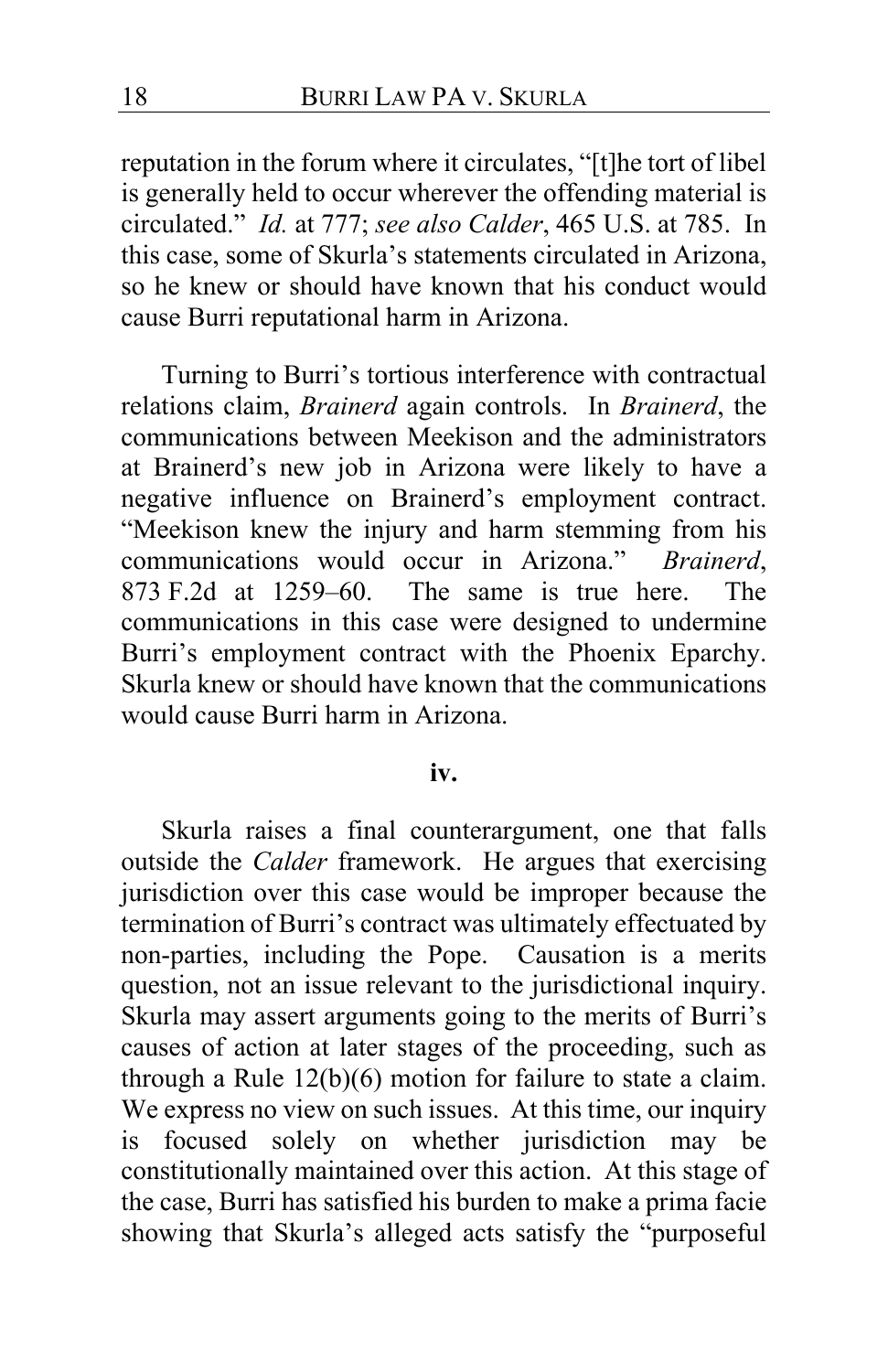direction" component of the minimum contacts inquiry. *See Pebble Beach Co.*, 453 F.3d at 1154–56; *Calder*, 465 U.S. at 788–89.

\* \* \*

In sum, Skurla directed intentional acts at Arizona that he knew or should have known were likely to cause Burri harm in Arizona. Burri has carried his burden to establish a prima facie case that Skurla, and by extension the Eparchy of Pittsburgh, "purposefully directed" conduct at Arizona. As the district court did not address the other two components of the due process "minimum contacts" inquiry, we remand for the court to complete the jurisdictional analysis.**[5](#page-18-0)**

#### **B.**

Our analysis regarding Burri's claims against Burnett, Lach, and their respective dioceses is similar, with one important caveat. The FAC contains substantially less detail regarding the actions of Burnett and Lach. The district court did not address that important difference; its reasoning was virtually identical with respect to each of the three bishops. And its denial of Burri's motion for jurisdictional discovery rested on the same misunderstanding that undermined its analysis regarding whether there is personal jurisdiction over Skurla—that Burri, as a Florida resident, could not suffer

<span id="page-18-0"></span>**<sup>5</sup>** In most cases where the plaintiff's allegations satisfy the purposeful direction test, the "arise out of or relate to" prong of the minimum contacts inquiry will also be satisfied. The purposeful direction test ordinarily subsumes the less-exacting "arise out of or relate to" inquiry. *See, e.g.*, *Dole Food Co.*, 303 F.3d at 1114 (holding that because purposeful direction was established, it was "obvious" that the second prong of the minimum contacts test was also satisfied).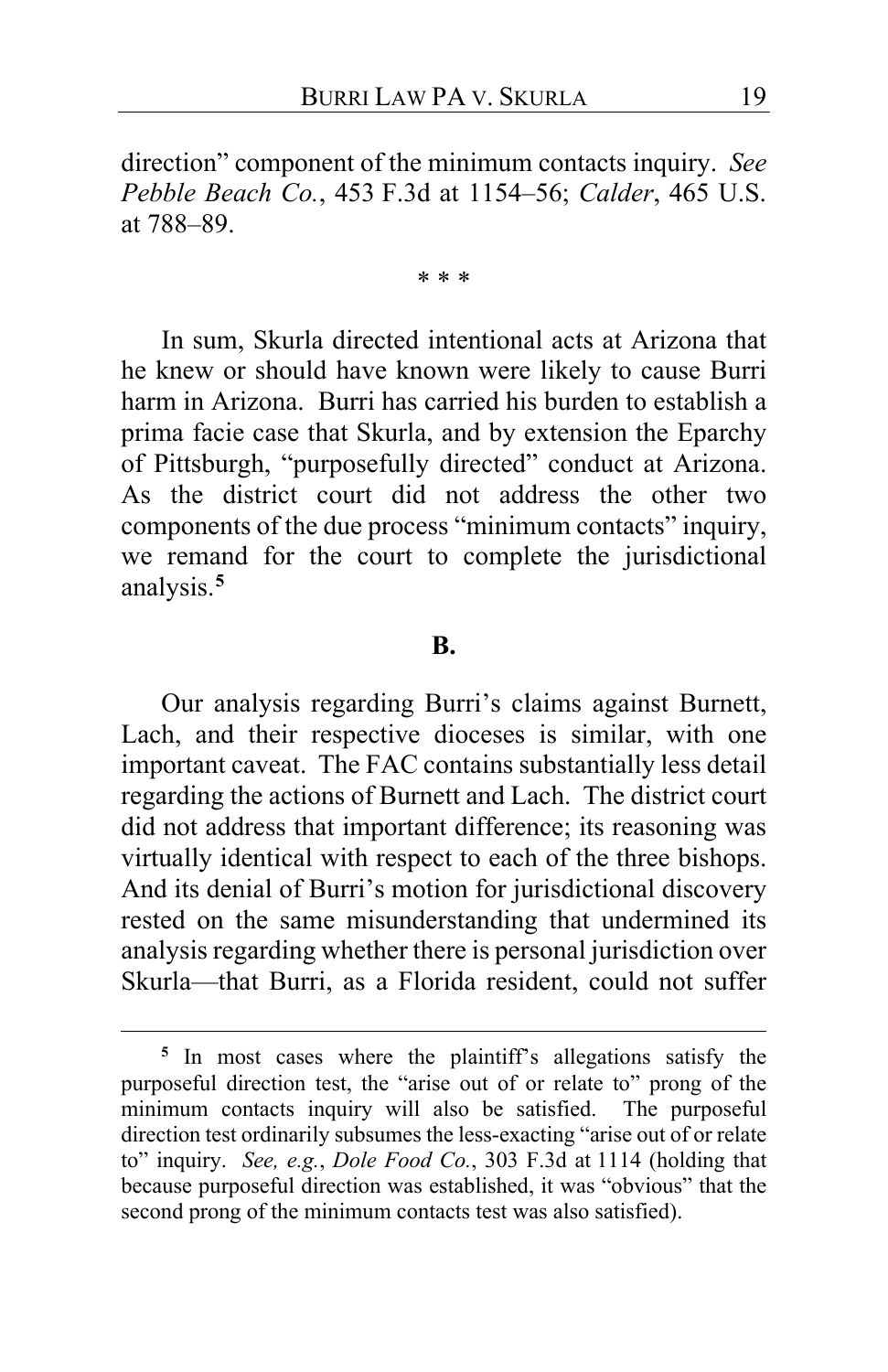harm in Arizona. We therefore vacate the dismissal of Burri's claims against Burnett, Lach, and the Eparchies of Passaic and Parma; vacate the denial of Burri's motion for jurisdictional discovery; and remand so that the district court may assess these questions afresh.

The FAC contains specific allegations of statements Skurla made that were directed at Arizona and circulated within Arizona. In contrast, although the FAC states that "the majority of the tortious conduct, events, acts, and omissions alleged in [the FAC] occurred within or were directed to Maricopa County, Arizona," and Burri's briefing before this Court maintains that statements made by each of the Defendants circulated within Arizona, the FAC does not expressly state whether Burnett and Lach directed their statements at Arizona, as opposed to directing statements at representatives of the Phoenix Eparchy when those representatives were in other places.

It may be that, at this juncture of the proceedings—where all reasonable inferences must be drawn in Burri's favor and his burden is to establish only "a prima facie showing of jurisdictional facts," *Pebble Beach Co.*, 453 F.3d at 1154 (quoting *Doe*, 248 F.3d at 922)—Burri has alleged sufficient facts reasonably to infer that some of Burnett and Lach's statements circulated within Arizona.**[6](#page-19-0)** The district court did

<span id="page-19-0"></span>**<sup>6</sup>** We note it is not clear that in-forum direct circulation by the defendants is essential. *Brainerd* states that "where acts are performed for the very purpose of having their consequences felt in the forum state, the forum will have personal jurisdiction over the actor." *Brainerd*, 873 F.2d at 1260. And *Walden* demonstrates that, when determining whether a defendant purposefully directed conduct at a forum state, courts may consider whether the defendant's communications had "a [forum state] focus" in that they concerned the "plaintiff's activities in [the forum state]." *Walden*, 571 U.S. at 287–88. It may be that, even if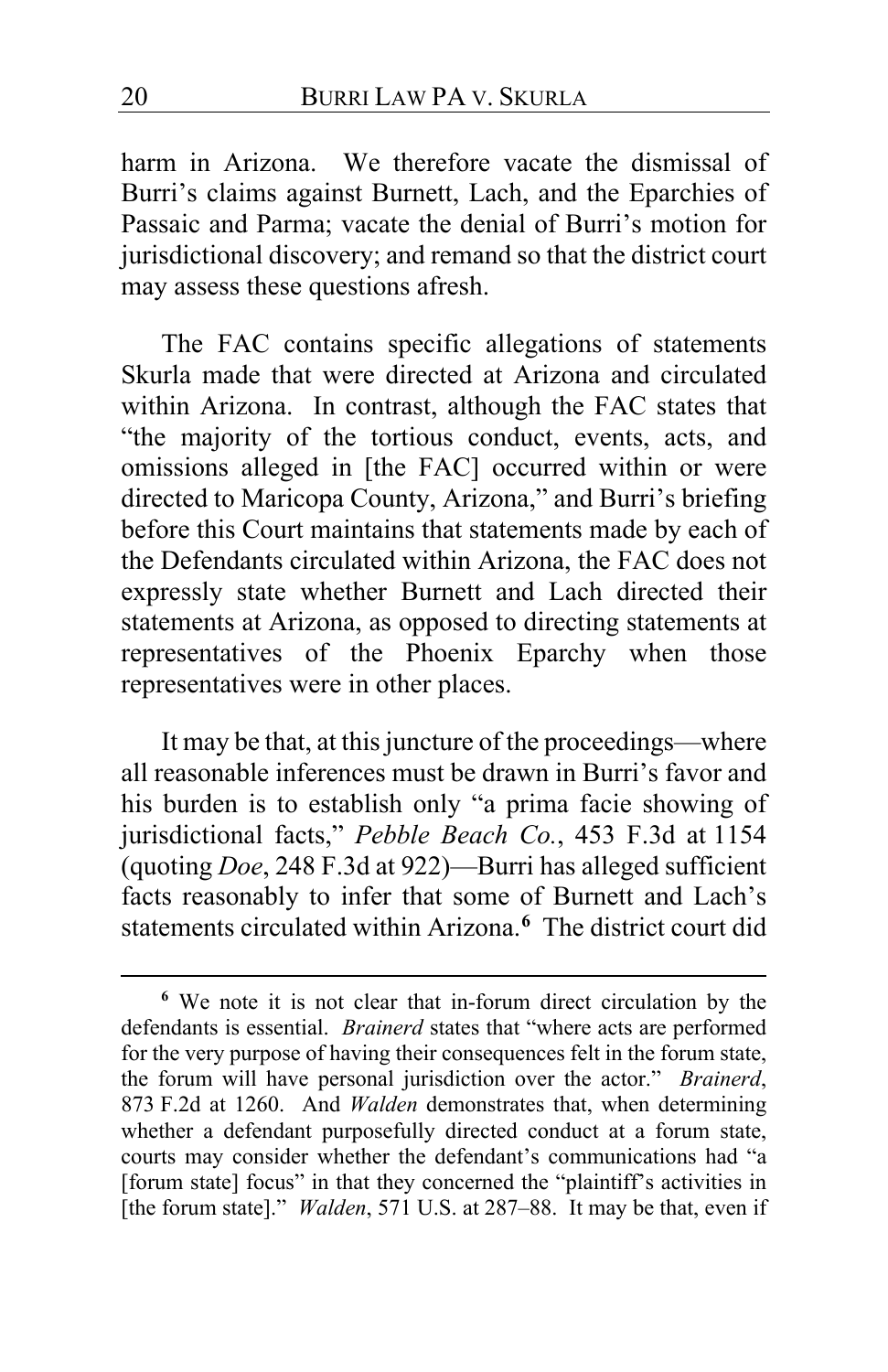not address this question, as it began from the erroneous premise that Burri could not be harmed in a state where he did not reside.

If, applying the proper analytical framework, the district court determines that the FAC's factual allegations are not sufficient to support an exercise of jurisdiction, the question will arise whether Burri should be permitted to amend his complaint, conduct jurisdictional discovery, or both. These three questions are closely intertwined. Burri's counsel stated at oral argument that, if the current record contains insufficient information to support a finding that jurisdiction is proper, Burri could amend his complaint to include pertinent facts that have recently come to light in other legal proceedings. Burri's counsel also maintains that his "limited, targeted" discovery requests are tailored to uncover additional information in support of his position, such as emails or phone calls that Burnett and Lach directed at Arizona and were circulated in Arizona.

Generally, plaintiffs should be granted leave to amend their complaints unless "it is clear, upon de novo review, that the complaint could not be saved by any amendment." *Sonoma Cnty. Ass'n of Retired Emps. v. Sonoma County*, 708 F.3d 1109, 1118 (9th Cir. 2013) (quoting *Polich v. Burlington N., Inc.*, 942 F.2d 1467, 1472 (9th Cir. 1991)). Jurisdictional discovery should be permitted "where pertinent facts bearing on the question of jurisdiction are controverted or where a more satisfactory showing of the

Burnett and Lach's statements were made to individuals who were not in Arizona at the time they read or heard the statements, the statements nevertheless satisfy the purposeful direction test on the ground that Burnett and Lach knew the communications—made to Arizona residents and concerning an Arizona contract and an Arizona lawsuit—would be repeated in and have an impact in Arizona, and intended that result.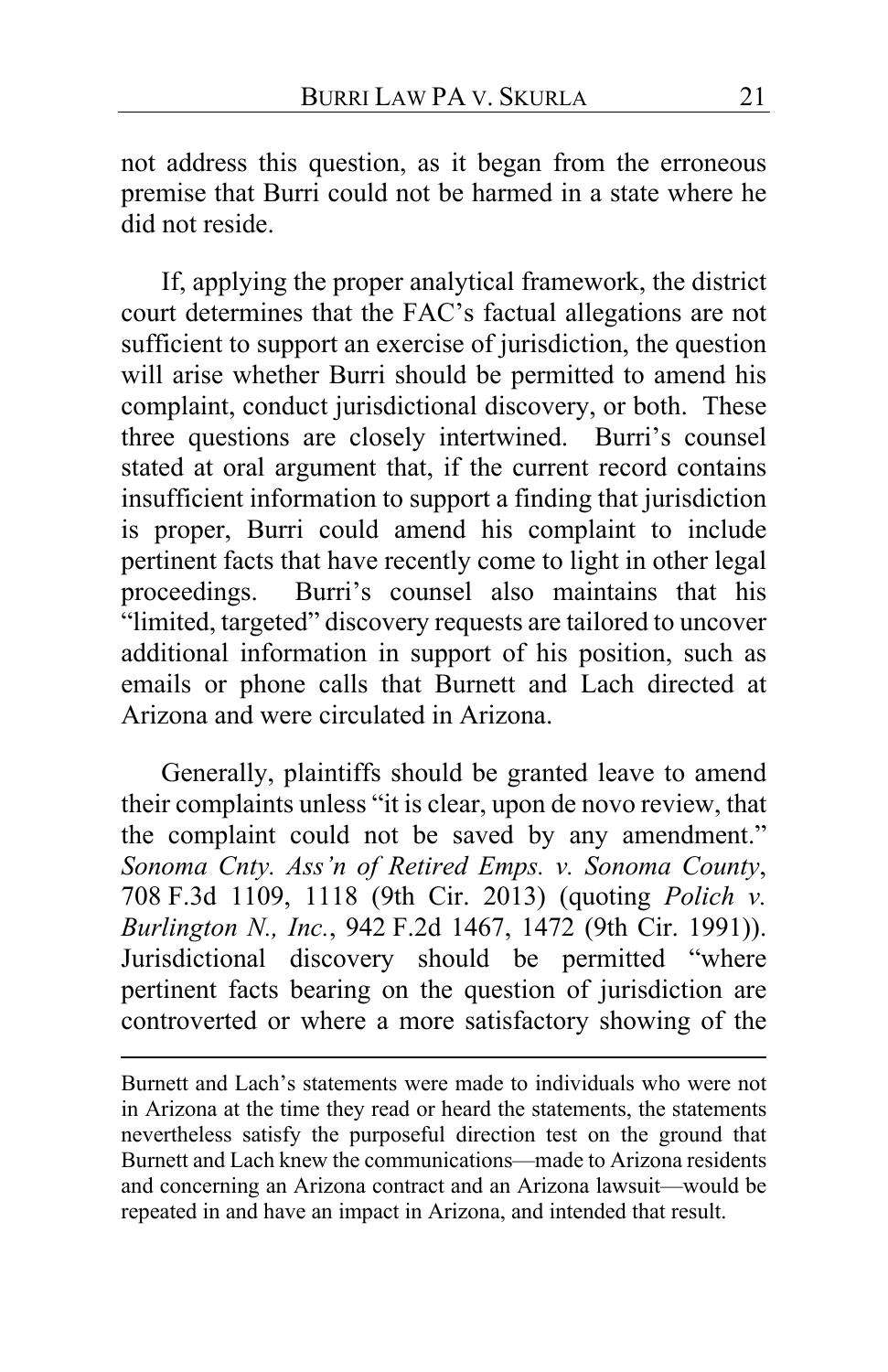facts is necessary." *Boschetto*, 539 F.3d at 1020 (quoting *Data Disc, Inc. v. Sys. Tech. Assocs., Inc.*, 557 F.2d 1280, 1285 n.1 (9th Cir. 1977)). A denial of a motion for jurisdictional discovery is reviewed for abuse of discretion. *Id.* If the trial court applied an incorrect legal rule in the course of denying a motion for jurisdictional discovery, its decision must be vacated. *See United States v. Hinkson*, 585 F.3d 1247, 1261–62 (9th Cir. 2009) (en banc).

Here, the district court denied Burri's motion for jurisdictional discovery on the ground that no sets of facts could establish that Burri, a Florida resident, suffered harm in Arizona. More specifically, the court stated that "[e]ven if the proposed discovery were to reveal additional incidents in which Defendants allegedly defamed [Burri] and interfered with [his] relationship with the Phoenix Eparchy, the harm suffered by Mr. Burri occurred in Florida." Once again, that proposition is not correct. For the reasons explained with regard to Skurla, if Burnett and Lach directed statements at Arizona that were defamatory and sought to undermine Burri's contract with the Phoenix Eparchy, then Burri suffered harm in Arizona. *See supra* Part III.A.iii. The district court's denial of jurisdictional discovery therefore must be vacated. *See Hinkson*, 585 F.3d at 1261–62.**[7](#page-21-0)**

In sum, we vacate the district court's dismissal of Burri's claims against Burnett, Lach, and the Eparchies of Passaic

<span id="page-21-0"></span>**<sup>7</sup>** The district court also expressed a suspicion that Burri sought discovery on a baseless "hunch" that some of the Defendants may have committed "bad acts" while physically present in Arizona. This reasoning suggests that the district court may have believed that the Defendants needed to commit an act while present in Arizona for the court to sustain jurisdiction over Burri's suit. If so, that belief was mistaken, as we have explained. *See Dole Food Co.*, 303 F.3d at 1111; *Schwarzenegger*, 374 F.3d at 803.